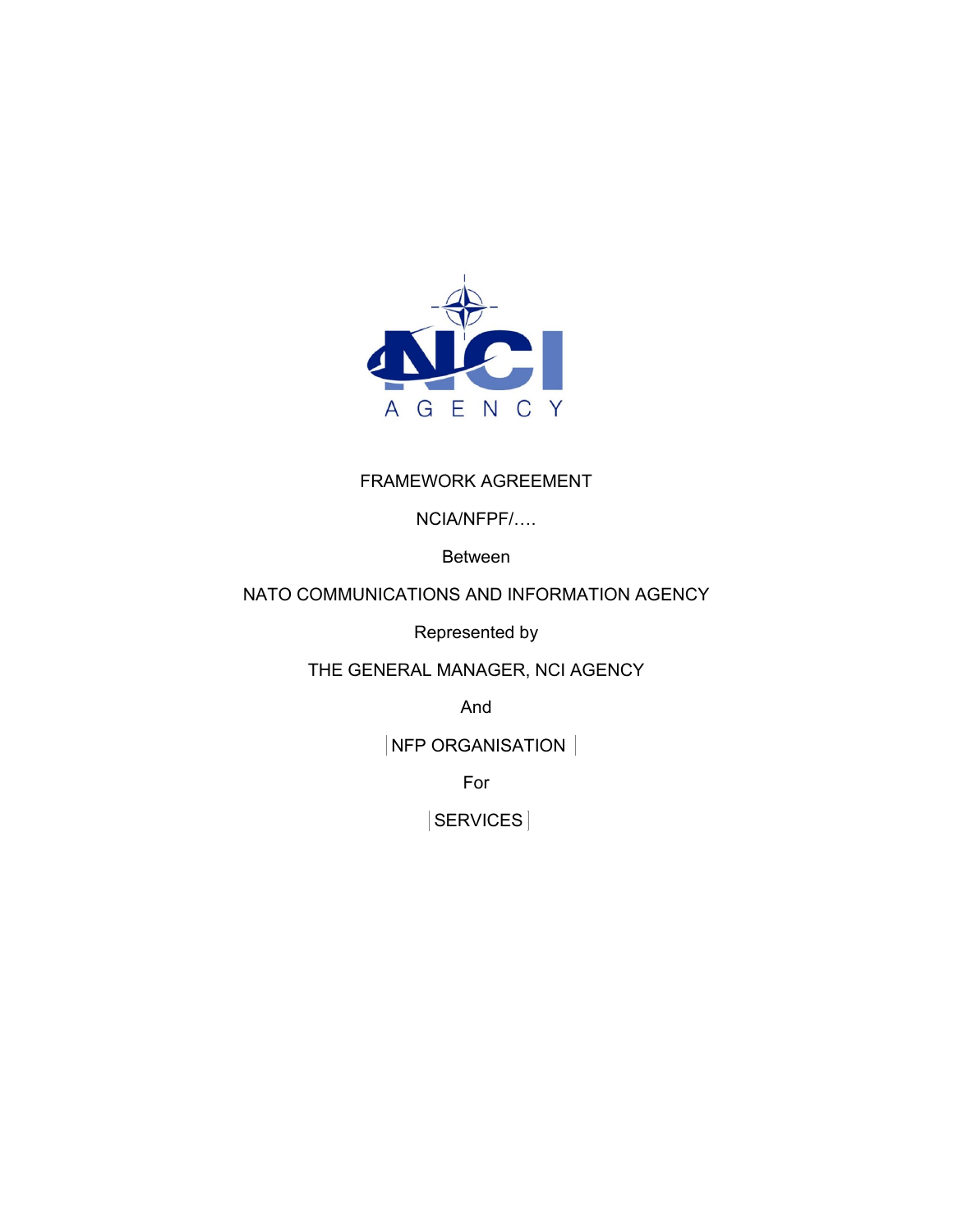

#### NCIA/NFP/....

#### TABLE OF CONTENTS

| <b>SIGNATURE PAGE</b>                                                                                                                                                                                                                                   |  |
|---------------------------------------------------------------------------------------------------------------------------------------------------------------------------------------------------------------------------------------------------------|--|
| NOT - FOR PROFIT FRAMEWORK AGREEMENT WITH NCI AGENCY 1                                                                                                                                                                                                  |  |
| 2.<br>3.<br>$4_{-}$<br>5.<br>6.<br>7 <sub>1</sub><br>8.<br>9.<br>10. NFP ORGANIZATION PERSONNEL WORKING AT PURCHASER'S<br>13. INSPECTION, ACCEPTANCE AND REJECTION OF SERVICES  7<br>25. TERMINATION FOR CONVENIENCE OF THE PURCHASER  16<br>30. EXTRAS |  |
|                                                                                                                                                                                                                                                         |  |
| 37. NFP ORGANIZATION'S RESPONSIBILITY ON ACCURACY OF THE                                                                                                                                                                                                |  |
|                                                                                                                                                                                                                                                         |  |
|                                                                                                                                                                                                                                                         |  |
|                                                                                                                                                                                                                                                         |  |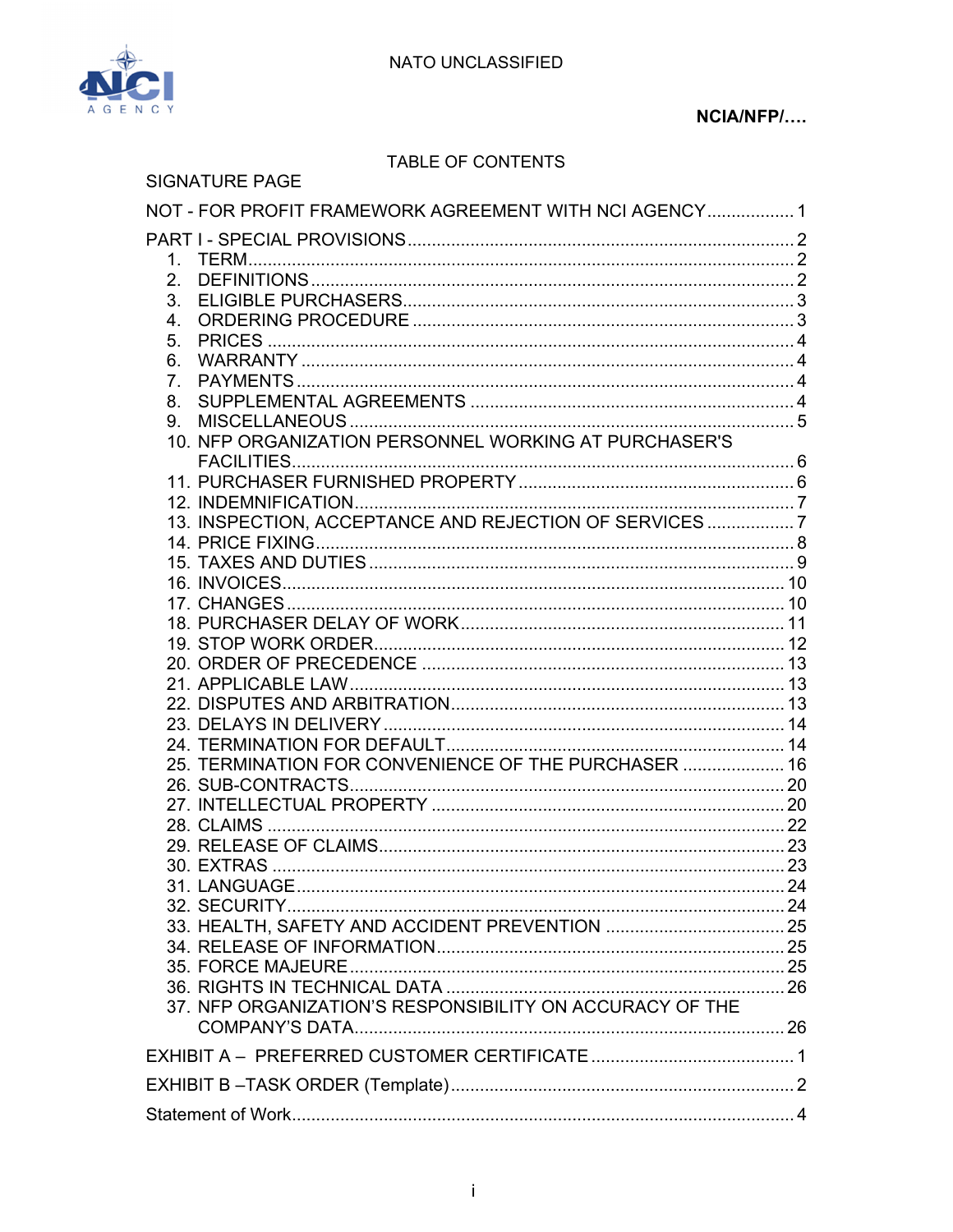

## **NOT - FOR PROFIT FRAMEWORK AGREEMENT WITH NCI AGENCY**

NFP ORGANISATION and NATO COMMUNICATIONS AND INFORMATION AGENCY (NCI Agency) represented by the General Manager agree that the Terms and Conditions contained in this Agreement ("Agreement"), shall govern the sale or licensing of Products and Services (as later defined) ordered under this Agreement.

NFP ORGANISATION | has entered into this Agreement for and on behalf of itself. The geographic scope of this Agreement shall extend to the current member countries of the North Atlantic Treaty.

This Agreement establishes the Terms and Conditions under which the NCI Agency may request services from NFP Organizations. The General Terms and Conditions part of this agreement shall be superseded by the online version of the General NFP Terms and Conditions that will be made available by NCI Agency on its website and kept current. This Agreement does not obligate NFP Organisation to provide any services unless an Order has been executed. The following Sections and Exhibits contained in the Agreement form an integral part thereof:

| -- Special Provisions                                   |
|---------------------------------------------------------|
| -- General Provisions                                   |
| Appendix 1 to Part II -- Purchaser's Pricing Principles |
| -- Preferred Customer Certificate                       |
| -- Task Order (Template)                                |
|                                                         |

NFP ORGANISATION and NCI Agency have read this Agreement, understand it, and agrees to be bound by its Terms and Conditions or any modification included and mutually agreed in the specific Task Orders. NCI Agency and NFP ORGANISATION further agrees that this Agreement constitutes the entire agreement between the Parties with respect to its subject matter and supersedes all prior proposals, negotiations, and communications, oral and written between the Parties or their representatives. Deviations from this Agreement shall be binding only when mutually agreed in writing by the Authorised Representatives of NCI Agency and NFP ORGANISATION .

Orders placed referencing this Agreement are subject exclusively to its terms which may only be amended or supplemented by written agreement of NFP ORGANISATION and Eligible Purchasers.

 $\_$ 

NCI AGENCY **NEP ORGANISATION** Boulevard Leopold III ADDRESS B-1110 Brussels, Belgium

Title: Title:

Date: **Date:** Date: **Date: Date: Date:**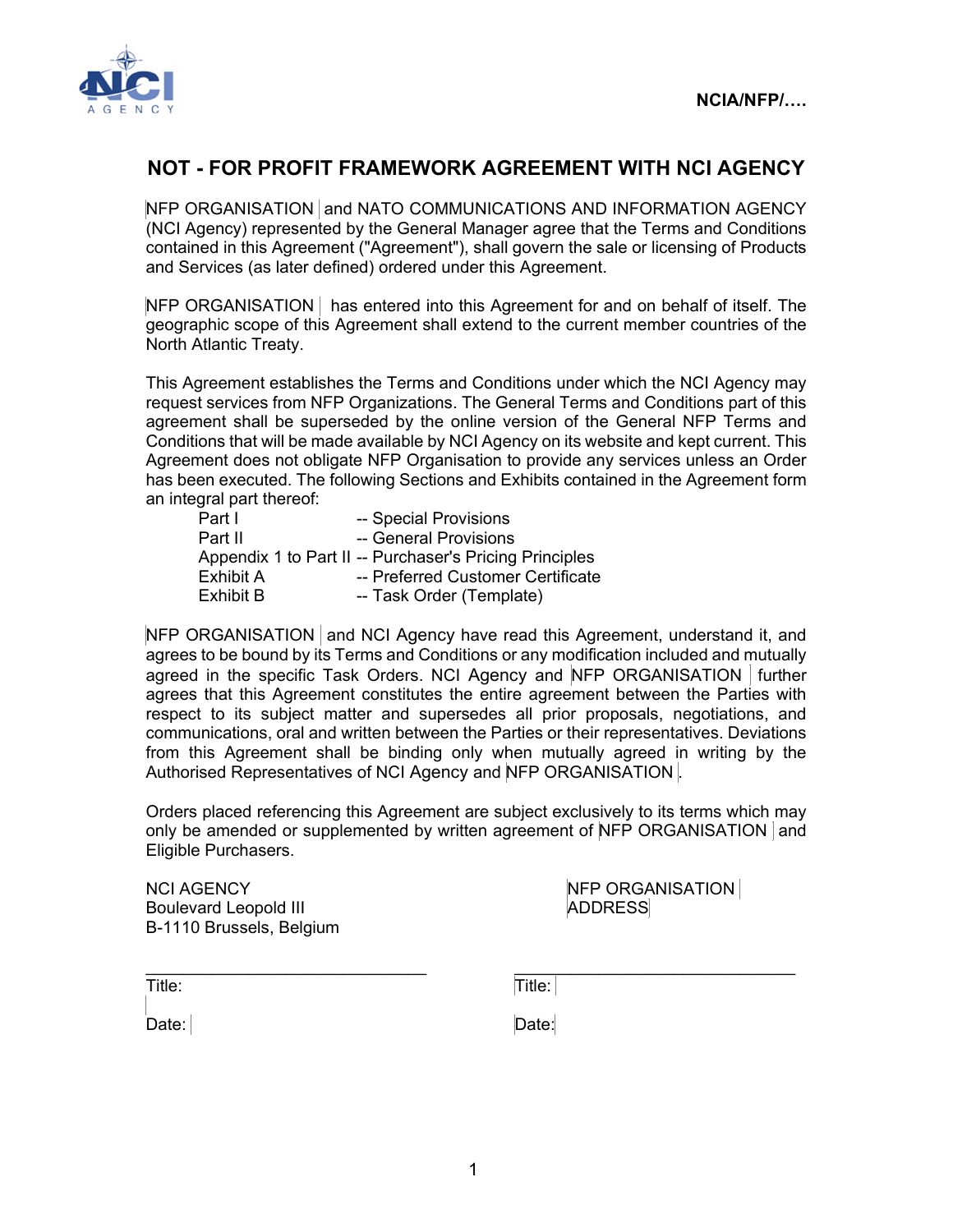

# **PART I - SPECIAL PROVISIONS**

# **1. TERM**

1.1 This Agreement shall become effective (the "Effective Date") upon the date of last signature by the Parties. It will automatically expire after 5 (five) years from the signature date. Should either Party wish to terminate the Agreement, it has to communicate its intention to the other Party in written form with 30 (thirty) days notice.

1.2 Any expiration or termination of this Agreement will not alter the rights, duties and obligations of NFP Organisation or Purchaser, or any discounts granted, for any Orders accepted by NFP Organisation under this Agreement prior to the date of expiration or termination of the Agreement. Such Orders shall remain governed by the present Agreement until their full completion.

## **2. DEFINITIONS**

2.1 "Authorised Representative of NFP Organisation " means please specify position.

2.2 "Authorised Representative of NATO, NATO Body or NATO Member Nation" means the General Manager, the Director of Acquisition or the Chief of Contracts of NCI Agency and any designated representative of an Eligible Purchaser.

2.3 "Contractor" means any entity working on a project for any Eligible Purchaser.

2.4 "Deliverable" means any and all goods (including movable and immovable goods) to be delivered pursuant to the terms of this Contract including, without limitation components, intermediate assemblies, parts, end products, hardware, documentation, data, software.

2.5 "Effective Date" is the date specified on the signature page when the Initial Term of this Agreement begins.

2.6 "Eligible Purchaser" or "Purchaser" means the entity identified in 3.0 below which may benefit of the Terms and Conditions of this agreement, if they express so in any subsequent agreement between them and NFP Organisation.

2.7 "Governmental Agency" means any governmental agency, including military forces, of a NATO Member Nation.

2.8 "Member Nation" means any of the Member Nations of NATO.

2.9 "NATO" means the North Atlantic Treaty Organisation.

2.10 "NATO Body" means any entity created by the North Atlantic Council (or Defence Planning Committee) and to which either the Agreement on the Status of the North Atlantic Treaty Organisation, National Representatives and International Staff (20 September 1951) or the Protocol on the Status of International Military Headquarters set up pursuant to the North Atlantic Treaty (28th August 1952) applies.

2.11 "Order" means any instrument/document, e.g. Purchase Order or Task Order, used for the procuring of Products and/or Services under this Agreement.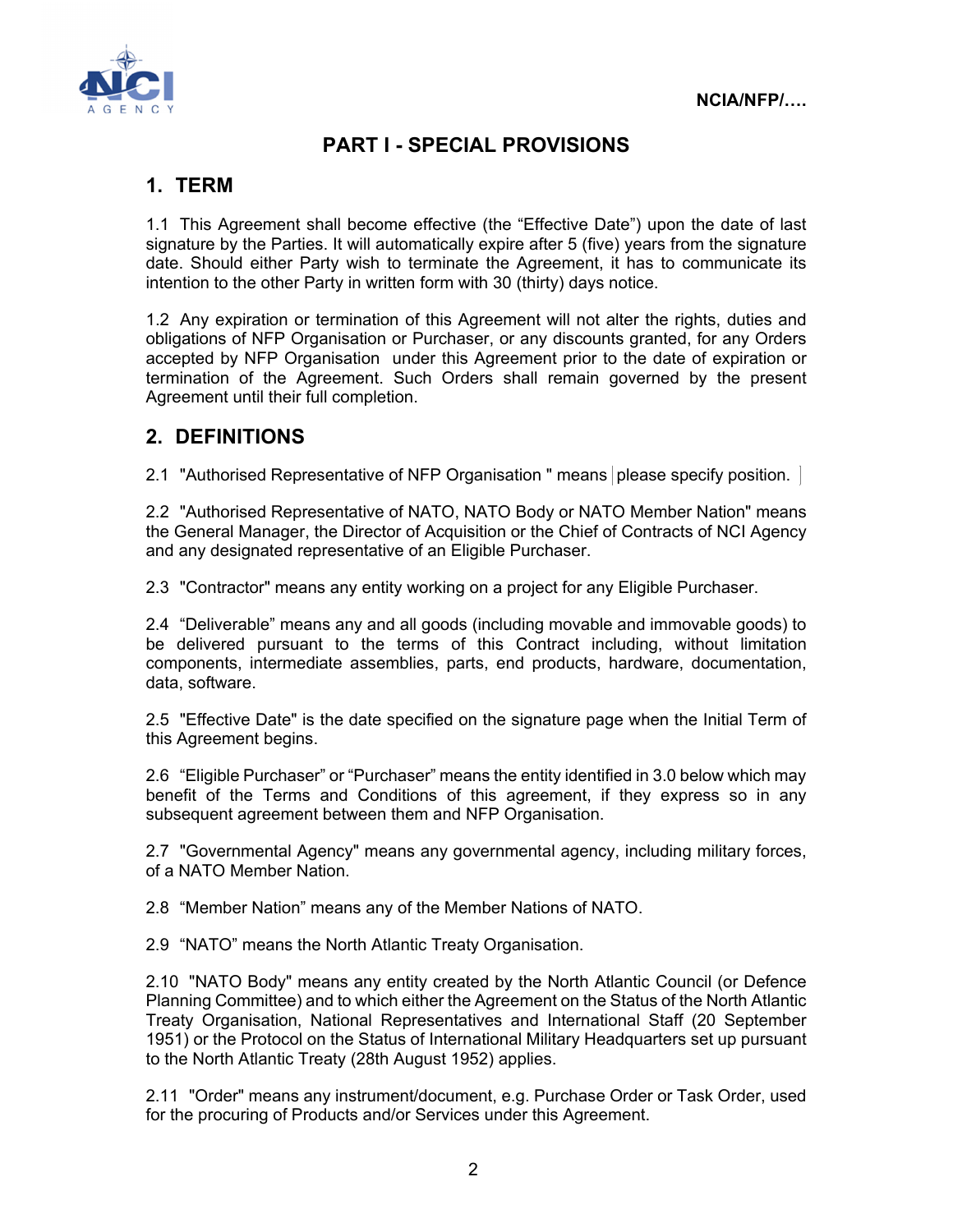

2.12 "Parties" means NCI Agency and NFP Organisation.

2.13 "Partnership for Peace (PfP) Countries" means those countries who are signatories to the Partnership for Peace Agreement dated 10 January 1994.

2.13.1 "Facilities" means premises and their furnished equipment.

2.14 "Services" means all items included in the 'List of Product and Services Categories considered for NFP Framework Application' of the relevant 'Procedures governing the use of NFP Framework Agreements.

2.15 "Standard Terms and Conditions" are the Terms and Conditions contained in this Agreement.

2.16 "Sub-contract" means any Agreement, Contract or Order made by NFP Organisation with any other party in order to fulfil any part of an Order.

2.17 "Sub-contractor" means any party directly or indirectly under a "sub-contract".

#### **3. ELIGIBLE PURCHASERS**

3.1 The following entities are eligible to reference and use the terms and conditions of this Agreement, subject to the provisions specified in paragraph 4 below (the "Purchaser"):

3.1.1 All NATO Bodies

3.1.2 Governmental Agencies of NATO Member Nations as per 2.7 above

3.2 Partnership for Peace Countries may be eligible to the Terms and Conditions of this Agreement, subject to a case-by-case agreement between NCI Agency and NFP Organisation.

#### **4. ORDERING PROCEDURE**

4.1 All Orders under this Agreement shall contain, as a minimum, the information detailed in Exhibit B, and shall be subject to acceptance by NFP Organisation.

4.1.1 Orders may be placed with NFP Organisation for the Products and/or Services identified in the NFP Categories of Products and Services List. Orders may be placed hereunder for Products and/or Services not included herein, subject to determination of availability and price by NFP Organisation.

4.1.2 NFP Organisation accepts that NCI Agency shall not be liable in any form for any Order issued and concluded between a Purchaser, other than by NCI Agency itself, and NFP Organisation.

4.2 Assignment: Authorised Representatives of NATO, NATO Bodies or NATO Member Nations may assign Orders at their discretion provided there is no further change to the terms of the Order, especially as regards payment. NFP Organisation reserves the right to approve any assignment.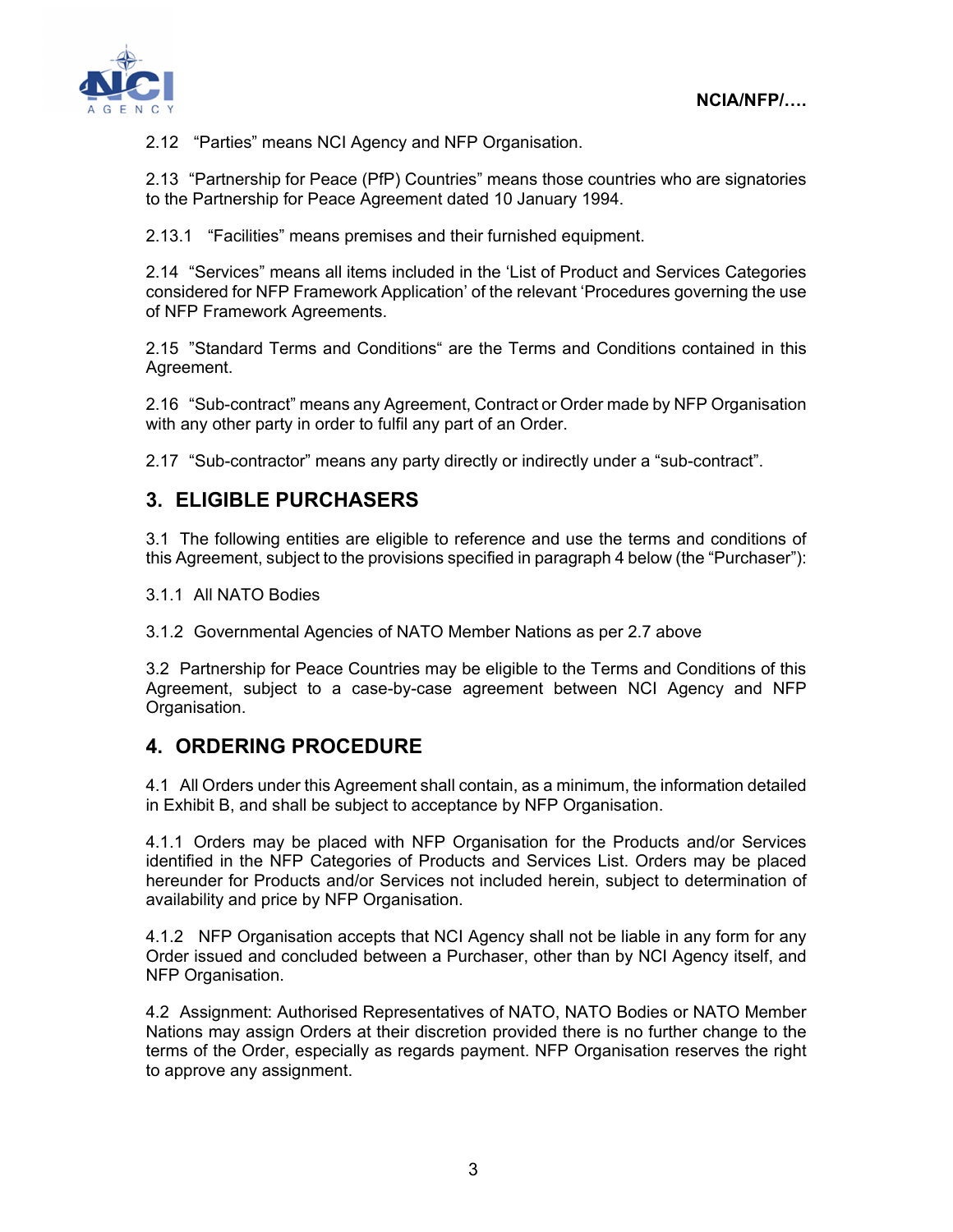

# **5. PRICES**

5.1 All Products prices shall be quoted as firm fixed prices in accordance with Exhibit A pricing practices as disclosed and agreed to by NCI Agency or any other Eligible Purchaser.

## **6. WARRANTY**

6.1 Software Warranty. NFP Organisation warrants that each Software delivered will conform to all requirements specified in the Order. This will also include Software design specifications, including software configuration. Regardless of the Purchaser initiation of or participation in developing Software design or specifications, each Software delivered under this Contract will conform to the essential Performance requirements set forth in this Contract, as those essential Performance requirements measured, tested, and verified by tests and procedures set forth in the Order. For each Software delivered the Contractor Warranties shall extend to all defects discovered within 12 months from the date of acceptance of the Software by the Purchaser.

6.2 People Warranty. NFP Organisation warrants to provide professional Temporary personnel, qualified as specified in the Order. Should the person(s) be unable or unwilling to perform the tasks specified in the Order, as determined by the Purchaser or his authorized representative within a reasonable timeframe, the NFP Organisation warrants to provide a suitable replacement within [*specify period]* days.

# **7. PAYMENTS**

7.1 Valid invoices (properly supported and certified) may be submitted to the Purchaser upon acceptance and payment will be made within 45 days from receipt of such invoices, unless otherwise agreed between NFP Organisation and the Purchaser. The payment terms for Services shall be specified on each Order.

7.2 Payment of invoices shall be made to the address shown below:

 *NFP ORGANISATION* Attn.: For Electronic Funds Transfer: Account Name: Bank Name Account Number: ABA/SWIFT Number/Sort Code:

# **8. SUPPLEMENTAL AGREEMENTS**

8.1 The Contractor has submitted all relevant draft supplemental agreement(s), documents and permissions prior to contract award, the execution of which by the Purchaser is/are required by national law or regulation. If any supplemental agreements, documents and permissions are introduced after contract award, and it is determined that the Contractor failed to disclose the requirement for the execution of such agreement from the Purchaser prior to contract signature, the Purchaser may terminate this contract for Default, in accordance with Clause 19 of the General Provisions.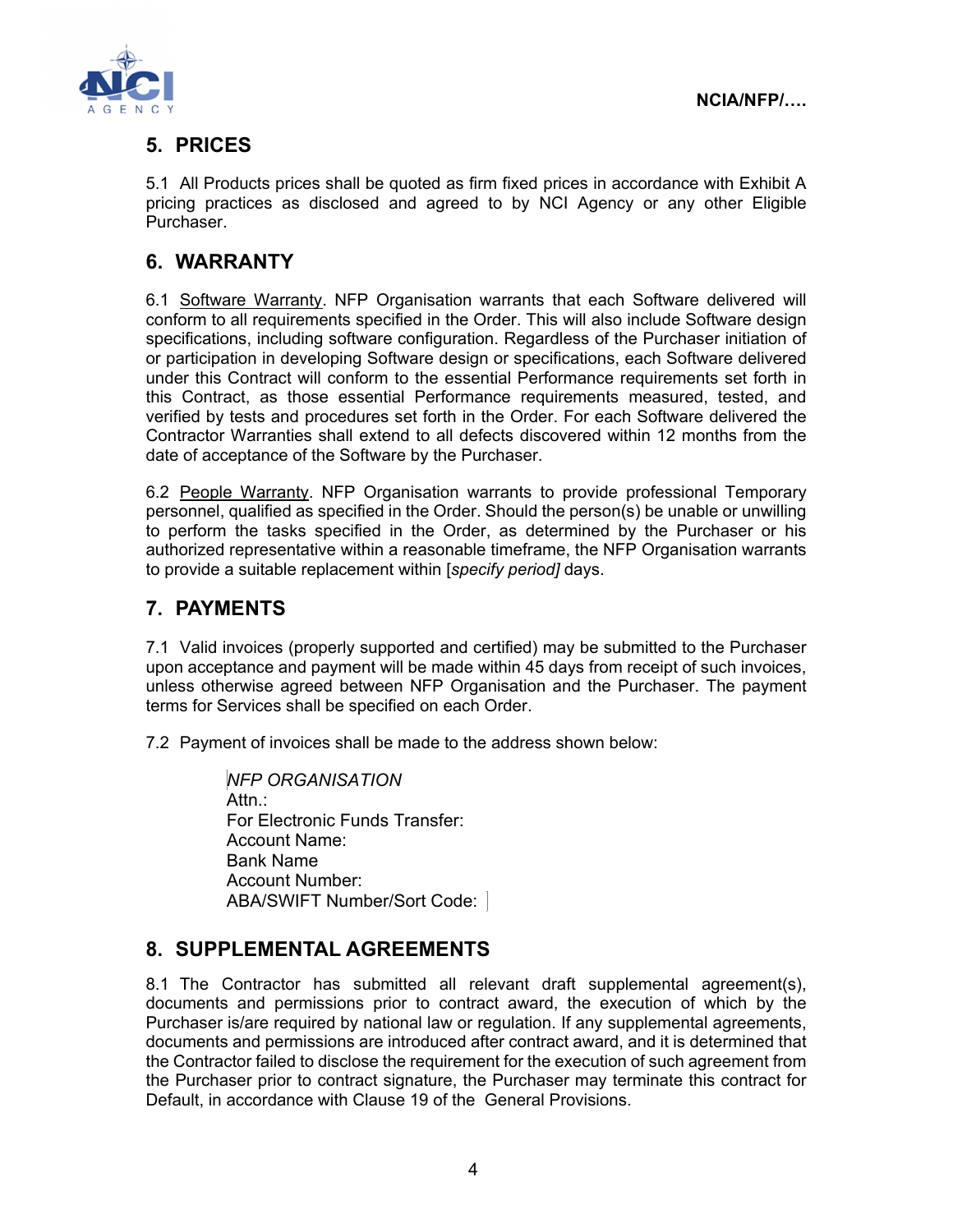

8.2 Supplemental agreement(s), documents and permissions, the execution of which by the Purchaser is/are required by national law or regulation and that have been identified by the Contractor prior to the signature of this contract, but have not yet been finalised and issued by the appropriate governmental authority, are subject to review by the Purchaser. If such supplemental agreement(s), documents and permissions are contrary to cardinal conditions of the signed contract between the Parties, and the Purchaser and the appropriate governmental authority can not reach a mutual satisfactory resolution of the contradictions, the Purchaser reserves the right to terminate this contract and the Parties agree that in such case the Parties mutually release each other from claim for damages and costs of any kind, and any payments received by the Contractor from the Purchaser will be refunded to the Purchaser by the Contractor.

## **9. MISCELLANEOUS**

9.1 Failure by either Party to enforce any provision shall not be deemed a waiver of future enforcement of that or any other provision. In the event that any portion or provision of this Agreement shall be held unenforceable or one is declared void, the remaining portions and/or provisions of this Agreement shall remain in full force and effect.

9.2 NFP Organisation may only re-assign any Order under this Agreement to a third party with the prior written approval by Purchaser, which will not be unreasonably withheld. NFP Organisation or his legal successor shall always be responsible for his obligations under this Agreement and for actions of his assigned representatives.

9.3 All notice and communications between NFP Organization and the Purchaser shall be written and conducted in Engligh.

9.4 Formal communications shall be personally delivered or sent by email, registered mail, email, courier or other delivery service to the following official point of contact (until change of notice shall be given):

NFP Organisation:

Name: Title: Department: Address: Tel: e-mail:

NCI Agency:

Name: Title: NCI Agency – Acquisition Directorate NATO HQ Boulevard Léopold III B-1110 Brussels **Belgium** Tel: +32 2 707 E-Mail: NFPF@ncia.nato.int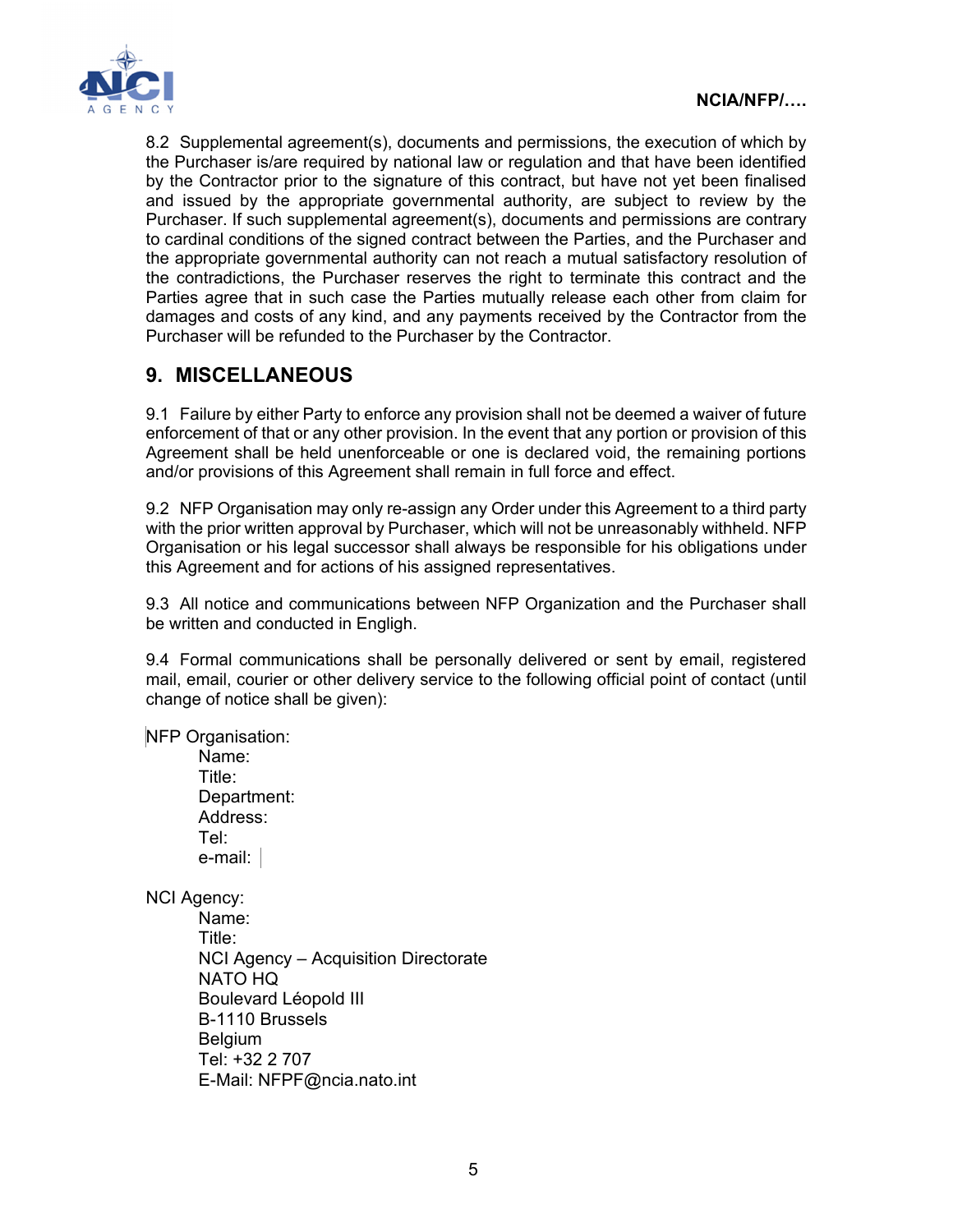

## **PART II - GENERAL PROVISIONS (to be superseded by the online version that will be made available by the NCI Agency on its website and kept current)**

### **10. NFP ORGANIZATION PERSONNEL WORKING AT PURCHASER'S FACILITIES**

10.1 The term "Purchaser Facilities" as used in this clause shall be deemed to include sites, property, utilities, ships or vessels owned or controlled by NATO, NATO Bodies or NATO Member Nations or NATO Contractor and the term "Facility Representative" shall be deemed to refer to the authority designated by the Representative responsible for such site, property, utility, ship or vessel.

10.2 The Facility Representative shall provide such available administrative and technical facilities for NFP Organisation's personnel working at the Purchaser's Facilities for the purpose of the Agreement as in the opinion of the Facility Representative may be necessary for the effective and economical discharge of work under this Agreement. These facilities may be provided at no cost at the discretion of the Facility Representative. NFP Organisation shall be responsible for ascertaining what necessary facilities may be provided and whether they will be provided free of charge, or determining what charges are payable.

10.3 NFP Organisation shall, except as otherwise provided for in the Agreement, make good or, at the option of the Purchaser, pay compensation for all damage occurring to any Purchaser's Facilities occasioned by NFP Organisation or by his servants, agents or subcontractors, arising from his or their presence on Purchaser Facilities in connection with the Agreement; provided that this Condition shall not apply to the extent that NFP Organisation is able to show that any such damage was not caused by NFP Organisation's neglect or default, or the neglect or default of NFP Organisation's servants, agents or subcontractors.

10.4 All property of NFP Organisation while at a Purchaser Facility shall be at risk of NFP Organisation and the Purchaser shall accept no liability for any loss or damage, except to the extent that any loss or damage is the result of a wilful act or gross negligence on the part of the Purchaser's employees or agents.

# **11. PURCHASER FURNISHED PROPERTY**

11.1 The term "Purchaser Furnished Property" as used in this clause refers to any item of Hardware, material, document, technical data, information and Software or any other item of property furnished by the Purchaser to the NFP Organisation required or useful for the performance of the Task Order.

11.2 In the event that Purchaser Furnished Property is received by NFP Organisation in a condition not suitable for its intended use, NFP Organisation shall immediately notify the Purchaser. The Purchaser shall within a reasonable time of receipt of such notice replace, re-issue, authorise repair or otherwise issue instructions for the disposal of Purchaser Furnished Property agreed to be unsuitable. The Purchaser shall, upon timely written request by NFP Organisation, equitably adjust any affected provision of the Order pursuant to the procedures of the "Changes" clause hereof.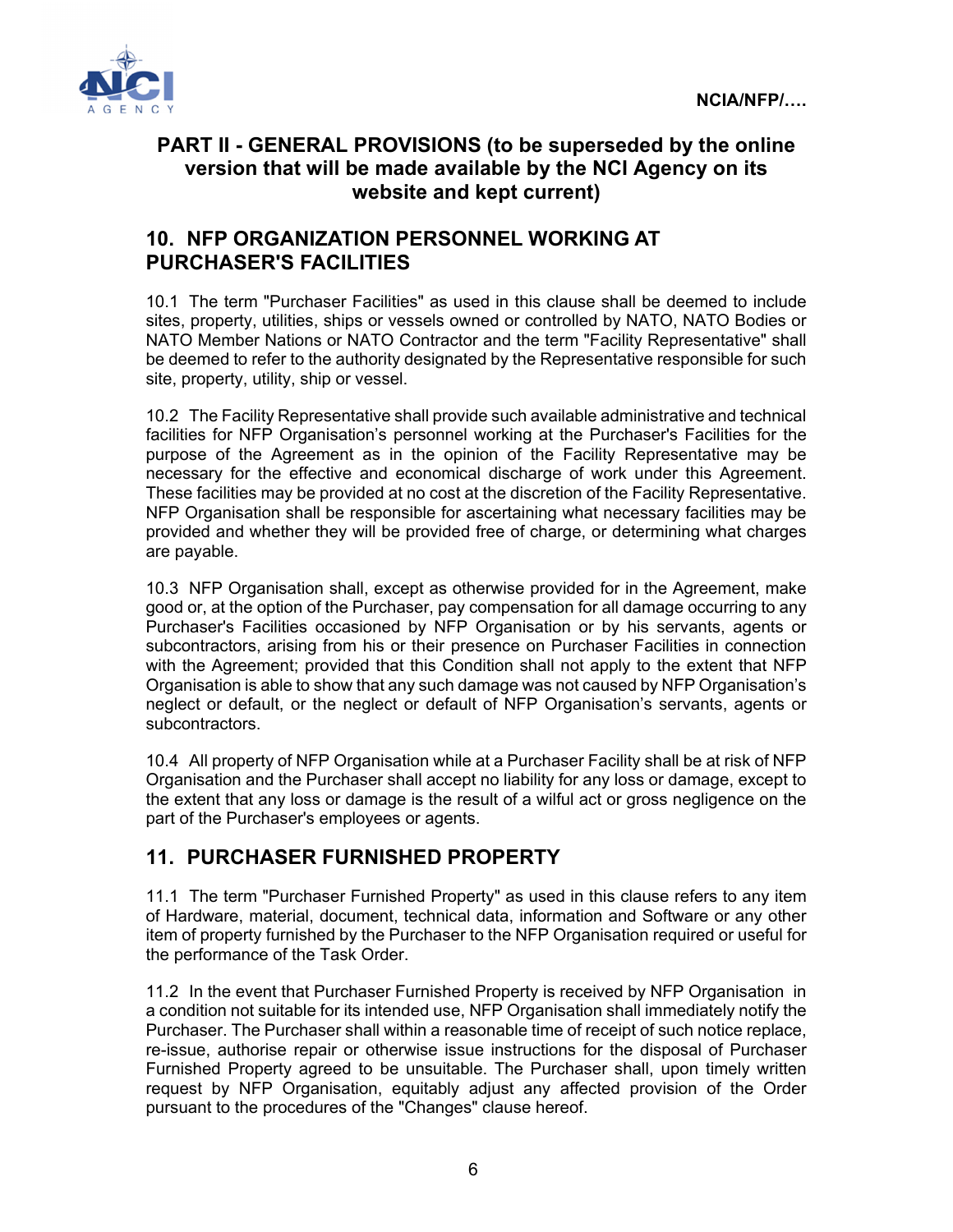

11.3 Title to Purchaser Furnished Property shall remain in the Purchaser. NFP Organisation shall maintain adequate property control records of Purchaser Furnished Property in accordance with sound industrial practice.

11.4 Unless otherwise provided in the Order, NFP Organisation, upon delivery to him of any Purchaser Furnished Property, assumes the risk of, and shall be responsible for, any loss thereof or damage thereof except for reasonable wear and tear, and except to the extent that such property is consumed in the performance of the Order.

11.5 Upon completion of the Order, or at such earlier dates as may be specified by the Purchaser, NFP Organisation shall submit, in a form acceptable to the Purchaser, inventory schedules covering all items of Purchaser Furnished Property not consumed in the performance of the Order or not theretofore returned to the Purchaser. NFP Organisation shall prepare for shipment, deliver FOB origin, or otherwise dispose of Purchaser Furnished Property as may be directed or authorised by the Purchaser. The net proceeds of any such disposal shall be credited to the contract price or paid in such other manner as the Purchaser may direct.

11.6 NFP Organisation shall not modify any Purchaser Furnished Property unless specifically authorised by the Purchaser or directed by the terms of the Order.

#### **12. INDEMNIFICATION**

12.1 NFP Organisation shall indemnify and hold the Purchaser harmless against claims for injury to NFP Organisation employees, agents, or subcontractors, or damages to property of NFP Organisation or others arising from NFP Organisation's possession or use of Purchaser Furnished Property or Facilities in the performance of work as specified in an Order; except to the extent that NFP Organisation is able to show any such injury or damage was caused by Purchaser's wilful act or negligence.

## **13. INSPECTION, ACCEPTANCE AND REJECTION OF SERVICES**

13.1 Unless otherwise specifically provided for in the Order, all Services covered by this Agreement, shall be provided in a professional manner consistent with industry standards and specific Key Performance Indicators in the Order, if any.

13.2 The Purchaser has the right to inspect and test all Services called for by the Order, to the extent practicable at all places and times during the term of the Order. The Purchaser shall perform inspections and tests in a manner that will not unduly delay the work.

13.3 If any of the Services performed do not conform with 8.1 above and/or any other Order requirements, the Purchaser may require the Contractor to perform the Services again in conformity with such requirements, for no additional fee. When the defects of Services in design, material, workmanship or manufacturing quality, or otherwise not in conformity with the requirements of the Order, cannot be corrected by reperformance, the Purchaser may—

13.3.1 Require the Contractor to take necessary action to ensure that future performance conforms to Order requirements; and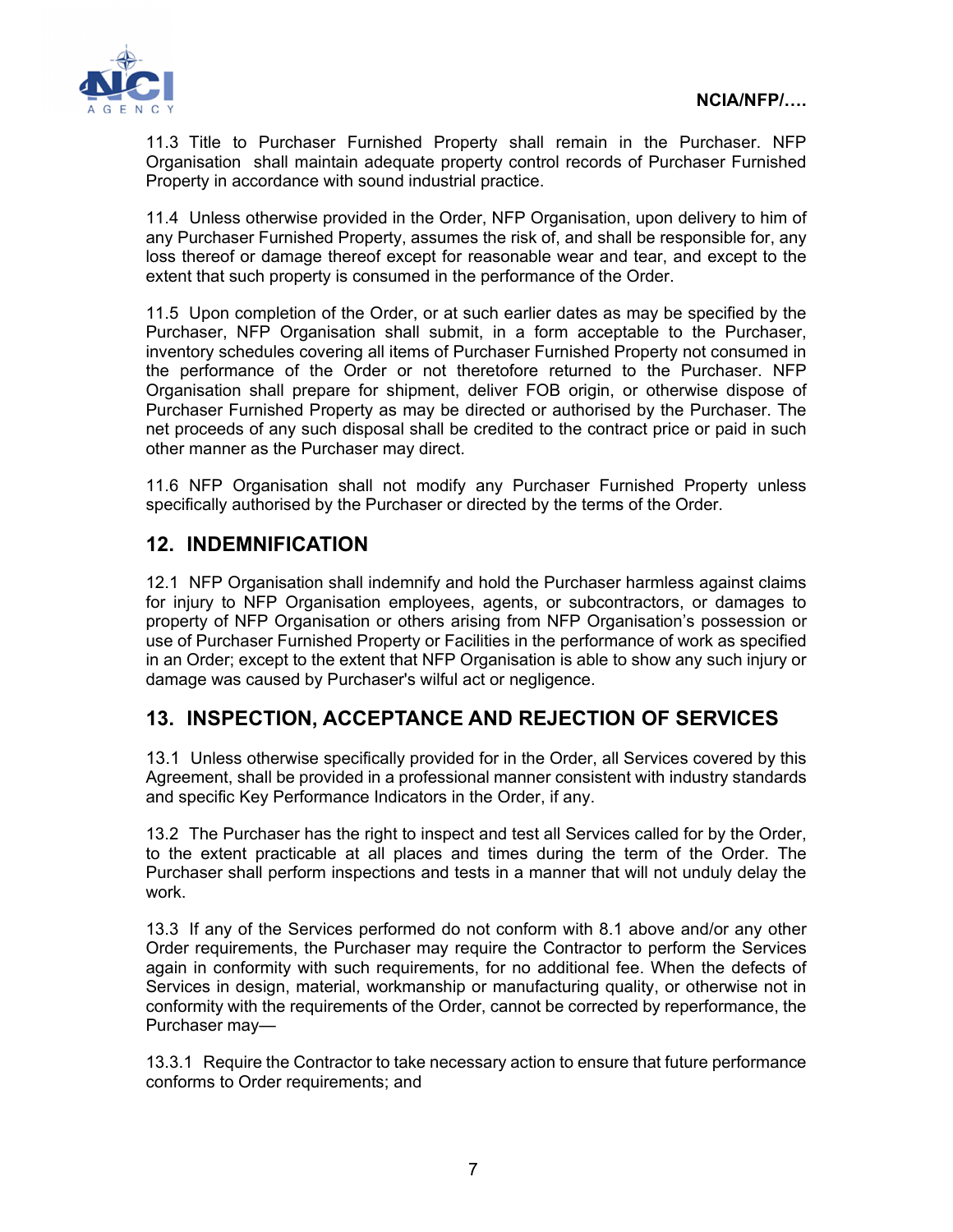

13.3.2 Reduce any fee payable under the Order to reflect the reduced value of the Services performed.

13.4 If the Contractor fails to promptly perform the Services again or take the action necessary to ensure future performance in conformity with Order requirements, the Purchaser may—

13.4.1 By Order or otherwise, perform the Services and reduce any fee payable by an amount that is equitable under the circumstances. Failure to agree to such reduction of price shall be a dispute within the meaning of the clause of this Agreement entitled "Disputes"; or

13.4.2 Terminate the contract for default as provided in the clause of this Agreement entitled "Termination for Default".

13.5 Acceptance of Services shall take place when the Purchaser confirms their acceptance in accordance with the procedure specified in the Order, or if none is so specified then the Purchaser shall be deemed to have accepted the Services without prejudice to any other remedies, when the Purchaser has not exercised its right of rejection of the Services within any period

13.6 The Contractor shall provide and maintain an inspection system acceptable to the Purchaser covering the Services under this contract. Complete records of all inspection work performed by the Contractor shall be maintained and made available to the Purchaser during contract performance and for as long afterwards as the Order requires.

#### **14. PRICE FIXING**

14.1 Offers for sole source procurement, changes, modifications, and claims in excess of € 500,000 shall be priced in accordance with this provision and the Purchaser's Pricing Principles as set out in Appendix 1 to this provision, or the National Government Pricing Rules and Regulations for NFP Organisation's own country where in force.

14.1.1 For the purposes of verifying that cost or pricing data submitted in conjunction with paragraphs 14.1 above are accurate, complete and current, the Purchaser shall, until the expiration of 3 (three) years from the date of final payment of all sums due under the Agreement, have the right of access to Company's facilities to examine those books, records, documents and other supporting data which will permit adequate evaluation and verification of the cost or pricing data submitted along with the computations and projections used therein which were available to Company as of the date of Company's price proposal.

14.2 Price Reduction for Defective Cost or Pricing Data.

14.2.1 If any price, including profit or fee, negotiated in connection with this Agreement or any cost reimbursable under this Agreement was increased by any significant sums because: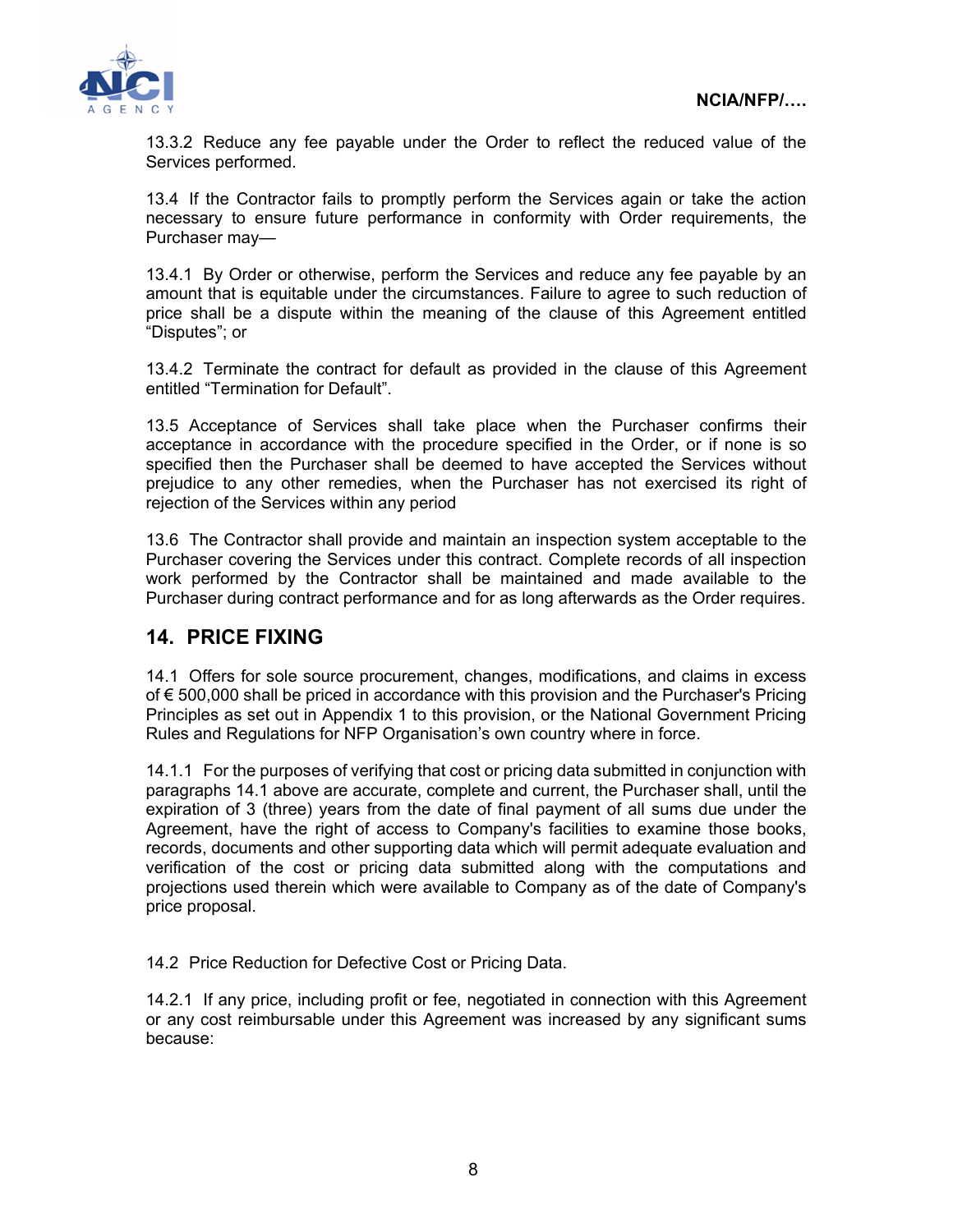

14.2.1.1 NFP Organisation furnished cost or pricing data which was not complete, accurate and current as certified in NFP Organisation's Certificate of Current Cost or Pricing Data provided in accordance with paragraph 11.6 above.

14.2.2 Then the price or cost shall be reduced accordingly and the Order shall be modified in writing as may be necessary to reflect such reductions.

14.3 Certificate of Current Cost or Pricing Data.

14.3.1 At the time of negotiating any price, including profit or fee, NFP Organisation shall be required to submit a Certificate of Current Cost or Pricing Data as required by Exibit A

14.3.2 Such Certificate will certify that, to the best of NFP Organisation's knowledge and belief, cost or pricing data submitted to the Purchaser in support of any proposal for a price, price adjustment or claim, are accurate, complete and current, as per the completion of the negotiations or, in the case of a claim, as per the submission date of the claim.

14.3.3 All such certificates shall be in the format shown below and shall be dated and signed by a responsible officer of the NFP Organisation. It is the NFP Organisation's responsibility to ensure a responsible officer is designated.

[ CERTIFICATE OF CURRENT COST OR PRICING DATA

This is to certify that, to the best of my knowledge and belief, cost or pricing data as submitted, either actually or by specific identification in writing to the Purchaser or his representative in support of the subset of the same accurate, complete and current as of

Day/ month/ year

| .    |  |
|------|--|
| Name |  |

Title \_\_\_\_\_\_\_\_\_\_\_\_\_\_\_\_\_\_\_\_\_\_\_\_\_\_\_

Date of Execution

 $\mathcal{L}_\text{max}$  , which is a set of the set of the set of the set of the set of the set of the set of the set of the set of the set of the set of the set of the set of the set of the set of the set of the set of the set of

#### **15. TAXES AND DUTIES**

15.1 NATO, NATO Bodies and certain other Eligible Purchasers are exempt from all taxes and all customs duties on Products and Services imported or exported hereunder. Company therefore, certifies that the prices stipulated under this Agreement do not include amounts to cover such taxes or customs duties. Company shall be responsible for determining whether such exemptions apply for other Eligible Purchasers, as defined above.

15.2 In cases where taxes and duties are levied, NFP Organisation should seek reimbursement directly from the authorities concerned in compliance with the applicable procedures. The Purchaser shall provide reasonable assistance in claiming reimbursement.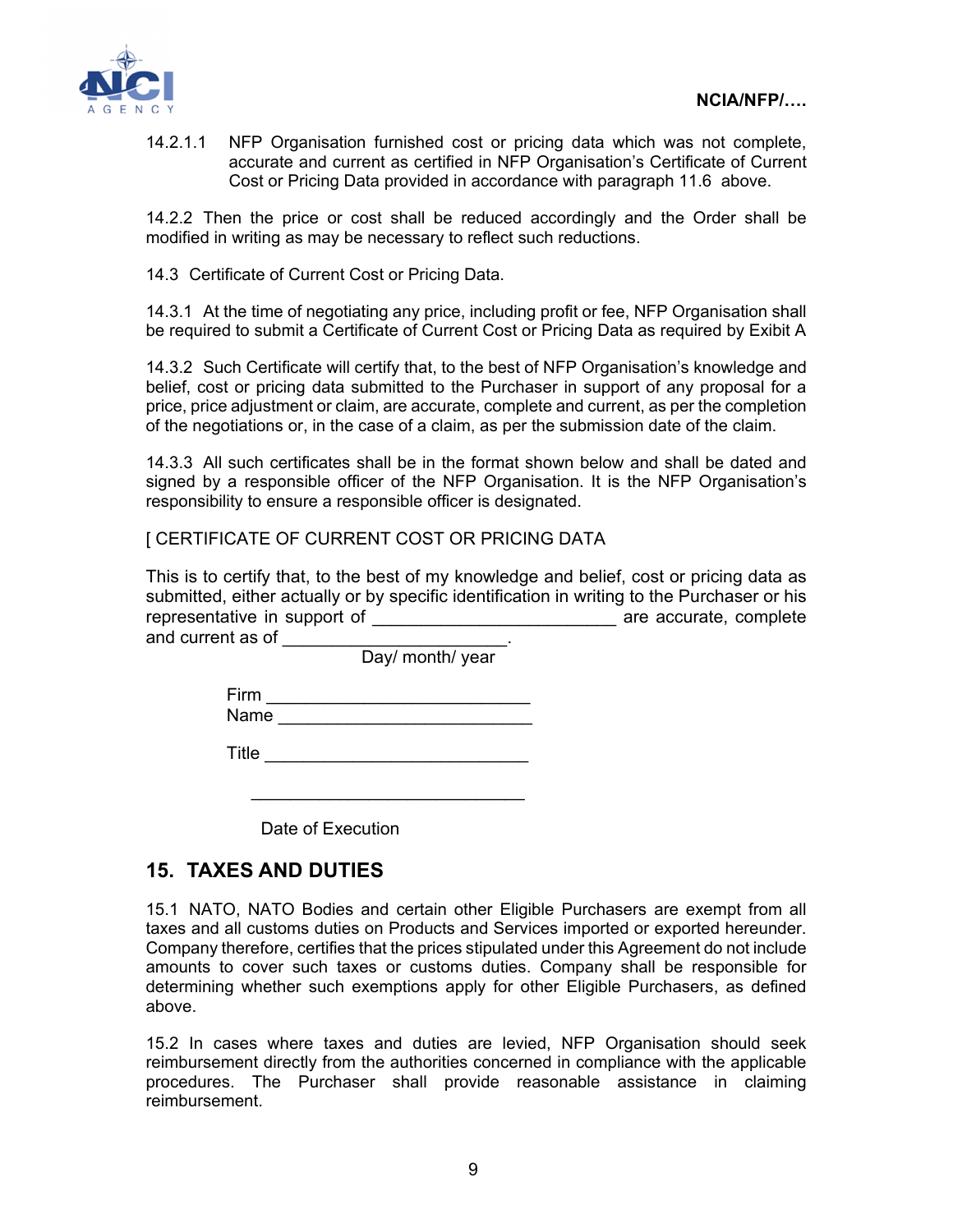

15.3 In the event that reimbursement is not made by the authorities concerned, and providing that NFP Organisation has complied with applicable procedures, Purchaser shall reimburse the full amount of the payments upon receipt of NFP Organisation's invoice indicating such tax or duty as a separate item or cost and fully identified by reference to any governmental law, regulation and/or instruction pursuant to which such tax or duty is enforced.

15.4 Following payment by the Purchaser of the taxes and/or duties pursuant to paragraph 15.3 above, should NFP Organisation receive a rebate of any amount paid by Purchaser, NFP Organisation shall immediately notify Purchaser, and the amount of such rebate shall be credited or reimbursed to the Purchaser, as directed. NFP Organisation shall be responsible for taking any and all action that could reasonably be required in order to obtain such rebate.

# **16. INVOICES**

16.1 Invoices shall be prepared and submitted electronically by NFP Organisation to accountspayable@ncia.nato.int, or another mutually agreed manner, and shall contain: NFP Framework Agreement number, Order number (if any), description of Products and/or Services, sizes, quantities, unit prices, and extended totals (exclusive of taxes and duties for which relief is available). Details of Bills of Lading or Freight Warrant numbers and weight of shipment shall be identified on each invoice as appropriate.

16.2 In addition, where applicable and on request by Purchaser, documentary evidence of acceptance (as defined in the Agreement) shall be submitted together with each invoice.

16.3 All invoices shall be addressed to the designated authority specified by Purchaser.

# **17. CHANGES**

17.1 The Purchaser may at any time, by written order designated or indicated to be a change order, and without notice to the sureties, if any, make changes within the scope of any Order, in any one or more of the following:

17.1.1 Specifications (including drawings and designs);

17.1.2 Method and manner of performance of the work;

17.1.3 Marking, method of shipment and packing;

17.1.4 Time and place of delivery; and

17.1.5 Purchaser Furnished Property and Facilities

17.2 Any other written or oral order (which, as used in this paragraph 17.2, includes direction, instruction, interpretation, or determination) from the Purchaser that causes a change shall be treated as a change order under this clause, provided, that NFP Organisation gives the Purchaser written notice within thirty (30) days after receipt of such change order stating:

17.2.1 the date, circumstances, and source of the order and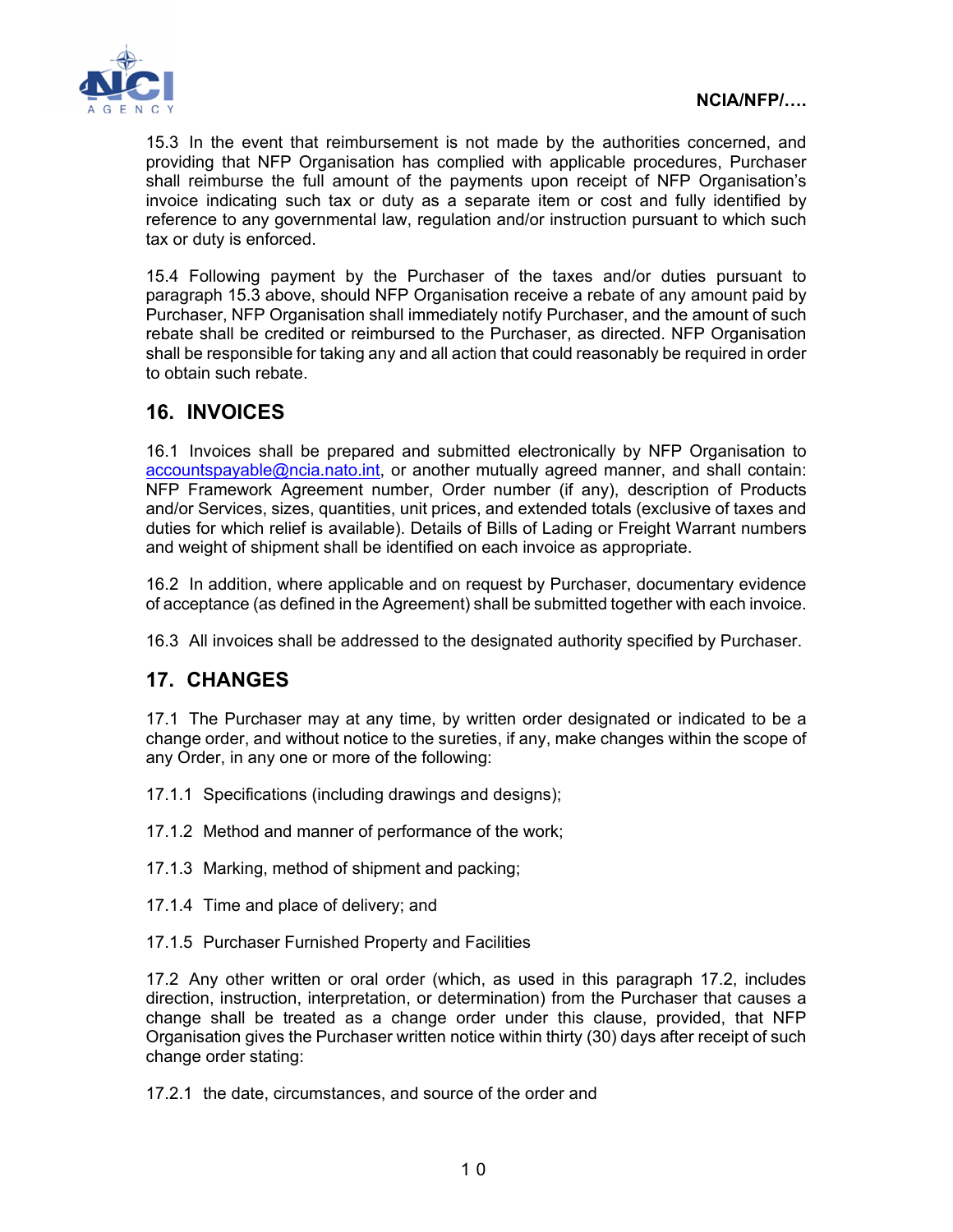

17.2.2 that NFP Organisation regards the order as a change order, and that the order is accepted in writing by the Purchaser as a change order. The timely written notice requirement, as detailed above, remains in force in all cases, even where, for example, the Purchaser has positive knowledge of the relevant facts.

17.3 Except as provided in this clause, no order, statement, or conduct of the Purchaser shall be treated as a change order under this clause or entitle Company to an equitable adjustment.

17.4 If any such change order causes an increase or decrease in NFP Organisation's cost of, or the time required for the performance of any part of the work under the Order, whether or not changed by any such order, the Purchaser shall make an equitable adjustment and modify the Order in writing accordingly. However, except for a "proposal for adjustment" (hereafter referred to as "proposal") based on defective specifications, no proposal for any change under paragraph 17.2 above shall be allowed for any costs incurred more than 30 (thirty) days before NFP Organisation gives written notice as required. In the case of defective specifications for which the Purchaser is responsible, the equitable adjustment shall include any increased cost reasonably incurred by NFP Organisation in attempting to comply with the defective specifications. Where the cost of property made obsolete or excess as a result of a change is included in the NFP Organisation's claim for adjustment, the Purchaser shall have the right to prescribe the manner of disposition of such property. Failure to agree to any adjustment shall be a dispute within the meaning of the clause of this Agreement entitled "Disputes." However, nothing in this clause shall excuse NFP Organisation from proceeding with the Order as changed.

17.5 NFP Organisation must submit any proposal under this clause within 30 (thirty) days after

17.5.1 receipt of a written change order under paragraph 17.1 above or

17.5.2 the furnishing of a written notice under paragraph 17.2, by submitting to the Purchaser a written statement describing the general nature and amount of the proposal, unless this period is extended by the Purchaser. The statement of proposal for adjustment may be included in the notice under paragraph 17.2 above.

17.6 No proposal by NFP Organisation for an equitable adjustment shall be allowed if asserted after final payment and acceptance under the Order.

## **18. PURCHASER DELAY OF WORK**

18.1 If the performance of all or any part of the work is delayed or interrupted by an act of the Purchaser in the administration of the Order, which act is not expressly or implicitly authorised by the Order, or by his failure to act within the time specified in the Order (or within a reasonable time if not time is specified), an adjustment shall be made for any increase in the cost of performance of the Order caused by such a delay or interruption and the Order modified in writing accordingly. Adjustments shall be made also in the delivery or performance dates and any other contractual provision affected by such delay or interruption. However, no adjustment shall be made under this clause for any delay or interruption: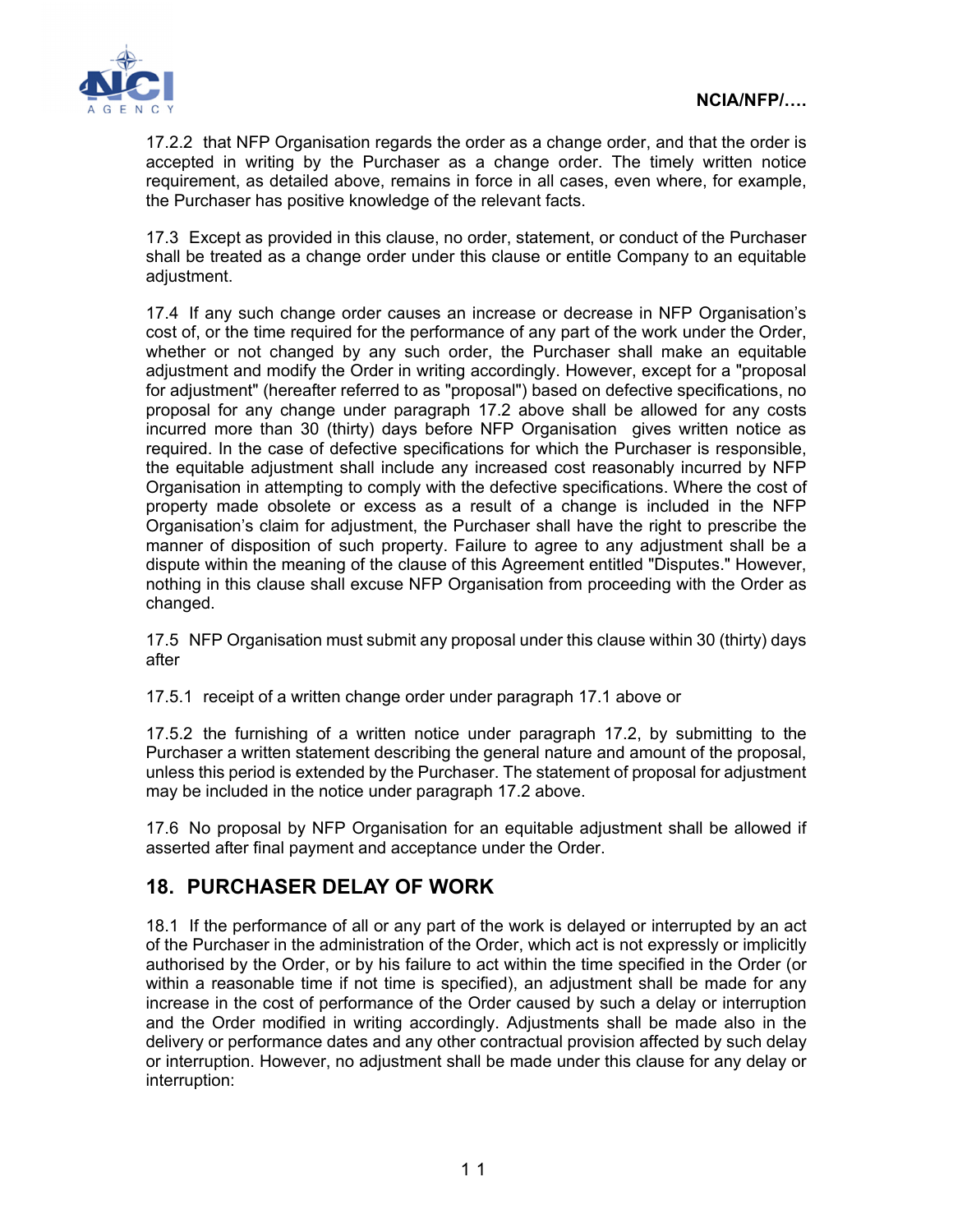

18.1.1 to the extent that performance would have been delayed or interrupted by any other clause, including the fault or negligence of NFP Organisation; or

18.1.2 for which an adjustment is provided under any other provision of this Agreement.

18.2 No claim under this clause shall be allowed:

18.2.1 for any costs incurred more than 20 (twenty) days before NFP Organisation shall have notified the Purchaser in writing of the act or failure to act involved; and

18.2.2 unless the claim, in an amount stated, is asserted in writing as soon as practicable after the termination of such delay or interruption, but not later than the date of final payment under the Order.

#### **19. STOP WORK ORDER**

19.1 The Purchaser may, at any time, by written order to NFP Organisation, require NFP Organisation to stop all, or any part, of the work called for by the Order for a period of 90 (ninety) days after the order is delivered to NFP Organisation, and for any further period to which the Parties may agree. Any such order shall be specifically identified as a Stop Work Order issued pursuant to this clause. Upon receipt of such an order, NFP Organisationshall forthwith comply with its terms and take all reasonable steps to minimise costs incurred allocable to the work covered by the order during the period of work stoppage. Within a period of 90 (ninety) days after a stop work order is delivered to NFP Organisation, or within any extension of that period to which the Parties shall have agreed, the Purchaser shall either:

19.1.1 cancel the stop work order, or

19.1.2 terminate the work covered by such order in accordance with par. 20 Termination for Convenience of the Purchaser.

19.2 If a stop work order issued under this clause is cancelled or the period of the order or any extension thereof expires, NFP Organisation shall resume work. An equitable adjustment shall be made in the delivery schedule or Contract price, or both, and the Order shall be modified in writing accordingly, if:

19.2.1 the stop work order results in an increase in the time required for, or in NFP Organisation's cost properly allocable to, the performance of any part of the Order, and

19.2.2 NFP Organisation asserts a claim for such adjustment within 30 (thirty) days after the end of the period of work stoppage; provided that, if the Purchaser decides the facts justify such action, he may receive and act upon any such claim asserted at any time prior to final payment under any Order.

19.3 If a stop order is not cancelled and the work covered by such order is terminated for the convenience of the Purchaser, the reasonable costs resulting from the stop work order shall be allowed in arriving at the termination settlement.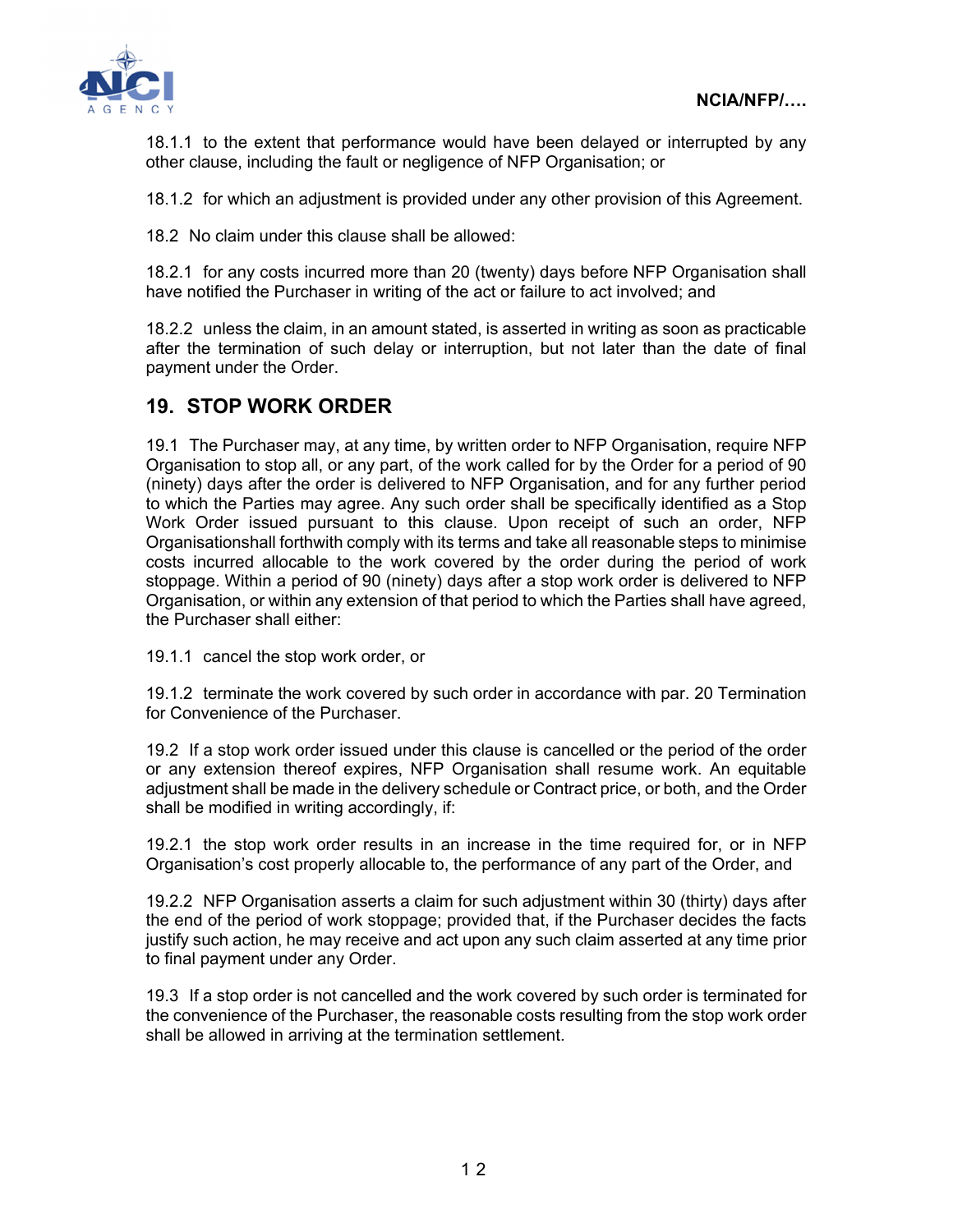**NCIA/NFP/….** 



# **20. ORDER OF PRECEDENCE**

20.1 In the case of any inconsistencies herein, the order of precedence of the contractual documents is as follows:

20.1.1 the Task Order (TO)

20.1.2 the Special Provisions

20.1.3 the General Provisions

20.1.4 Exhibits and Appendices,

20.2 Except where inconsistency between the terms of this Agreement and those contained in any Order have been expressly agreed between the Purchaser and NFP Organisation, the terms of this Agreement shall take precedence.

### **21. APPLICABLE LAW**

21.1 This Agreement and each subsequent Order under this Agreement between NCI Agency and Company shall be governed by and construed in accordance with the private contract law of the Kingdom of Belgium. Orders signed between NFP Organisation and any other Purchaser under this Agreement shall be governed by the laws applicable to the country of the Purchaser, unless otherwise agreed between the Purchaser and NFP Organisation.

## **22. DISPUTES AND ARBITRATION**

22.1 In the event of a dispute under this Agreement or any Order issued hereunder, the Parties shall attempt to settle their difference in an amicable manner. However, in the event that a settlement cannot be made under this Agreement within a reasonable period of time, the Parties agree to institute arbitration proceedings in the manner provided in the following Arbitration provision and such disputes shall finally be settled thereby, unless otherwise agreed between the Purchaser and NFP Organisation.

22.1.1 NFP Organisation agrees to submit to the Arbitration Tribunal only such issues, facts, evidence and proof which NFP Organisation had beforehand identified and submitted to the Purchaser for decision. The jurisdictional authority of the Arbitration Tribunal shall be restricted to consider only those identical issues, facts, evidence and proof so identified and submitted to the Purchaser.

22.1.2 The party instituting the arbitration proceedings shall advise the other party by registered letter, with official notice of delivery, of his desire to have recourse to arbitration. Within a period of 30 (thirty) days from the date of receipt of this letter, the parties shall jointly appoint an arbitrator. In the event of failure to appoint an arbitrator the dispute or disputes shall be submitted to an Arbitration Tribunal consisting of three arbitrators, one being appointed by the Purchaser, another by NFP Organisation and the third, who shall act as President of the Tribunal, by these two arbitrators. Should one of the parties fail to appoint an arbitrator during the 15 (fifteen) days following the expiration of the first period of 30 (thirty) days, or should the two arbitrators be unable to agree on the choice of the third member of the Arbitration Tribunal within 30 (thirty) days following the expiration of the said first period, the appointment shall be made, within 21 (twenty-one) days, at the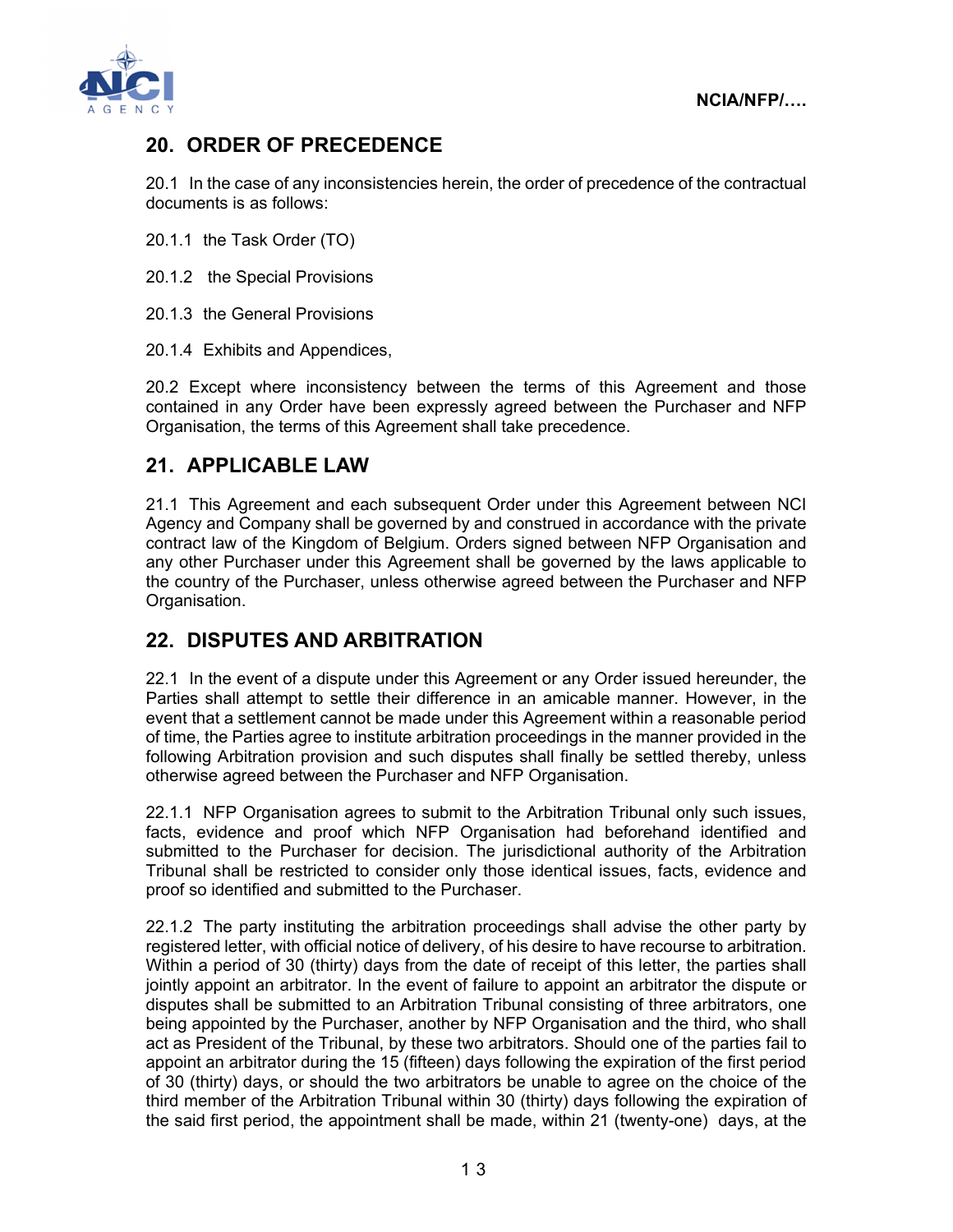

request of the party instituting the proceedings, by the Secretary General of the Permanent Court of Arbitration at The Hague.

22.1.3 Regardless of the procedure concerning the appointment of this Arbitration Tribunal, the third arbitrator will have to be of a nationality different from the nationality of the other two members of the Tribunal.

22.1.4 Any arbitrator must be of the nationality of any one of the NATO Member Nations and shall be bound by the rules of security in force within NATO.

22.1.5 Any person appearing before the Arbitration Tribunal in the capacity of an expert witness shall, if he is of the nationality of one of the NATO Member Nations, be bound by the rules of security in force within NATO; if he is of another nationality, no NATO classified documents or information shall be communicated to him.

22.1.6 An arbitrator who, for any reason whatsoever, ceases to act as an arbitrator, shall be replaced under the procedure laid down in paragraph 22.1.2 above.

22.1.7 The Arbitration Tribunal will take its decisions by a majority vote. It shall decide where it will meet and, unless it decides otherwise, shall follow the arbitration procedures of the International Chamber of Commerce in force at the date of signature of the present Agreement.

22.1.8 The awards of the arbitrator or of the Arbitration Tribunal shall be final and there shall be no right of appeal or recourse of any kind. These awards shall determine the apportionment of the arbitration expenses.

22.2 The place of arbitration shall be Brussels, Belgium, in the case of dispute under this Agreement or under any subsequent Order between NFP Organisation and NCI Agency, and shall be the country of the Purchaser in the case of a dispute between NFP Organisation and any other Purchaser, unless otherwise agreed between the Purchaser and NFP Organisation.

## **23. DELAYS IN DELIVERY**

23.1 NFP Organisation agrees to notify Purchaser in the event that it anticipates difficulty in meeting delivery schedule. Receipt of such notice shall not be deemed to be a waiver by Purchaser of rights or remedies which it may have for failure to meet an agreed delivery date. Notwithstanding the above NFP Organisation shall be deemed to be in delay without notice from the Purchaser and only by simple expiry of the due delivery date.

## **24. TERMINATION FOR DEFAULT**

24.1 The Purchaser may, subject to the provisions of paragraph 24.3 below, by written notice of default to NFP Organisation, terminate the whole or any part of an Order in any one of the following circumstances:

24.1.1 if NFP Organisation fails to make delivery of the Products or to perform the Services within the time specified herein or any extension thereof; or

24.1.2 if NFP Organisation fails to perform any of the other provisions of this Agreement, or so fails to make progress as to endanger performance of an Order in accordance with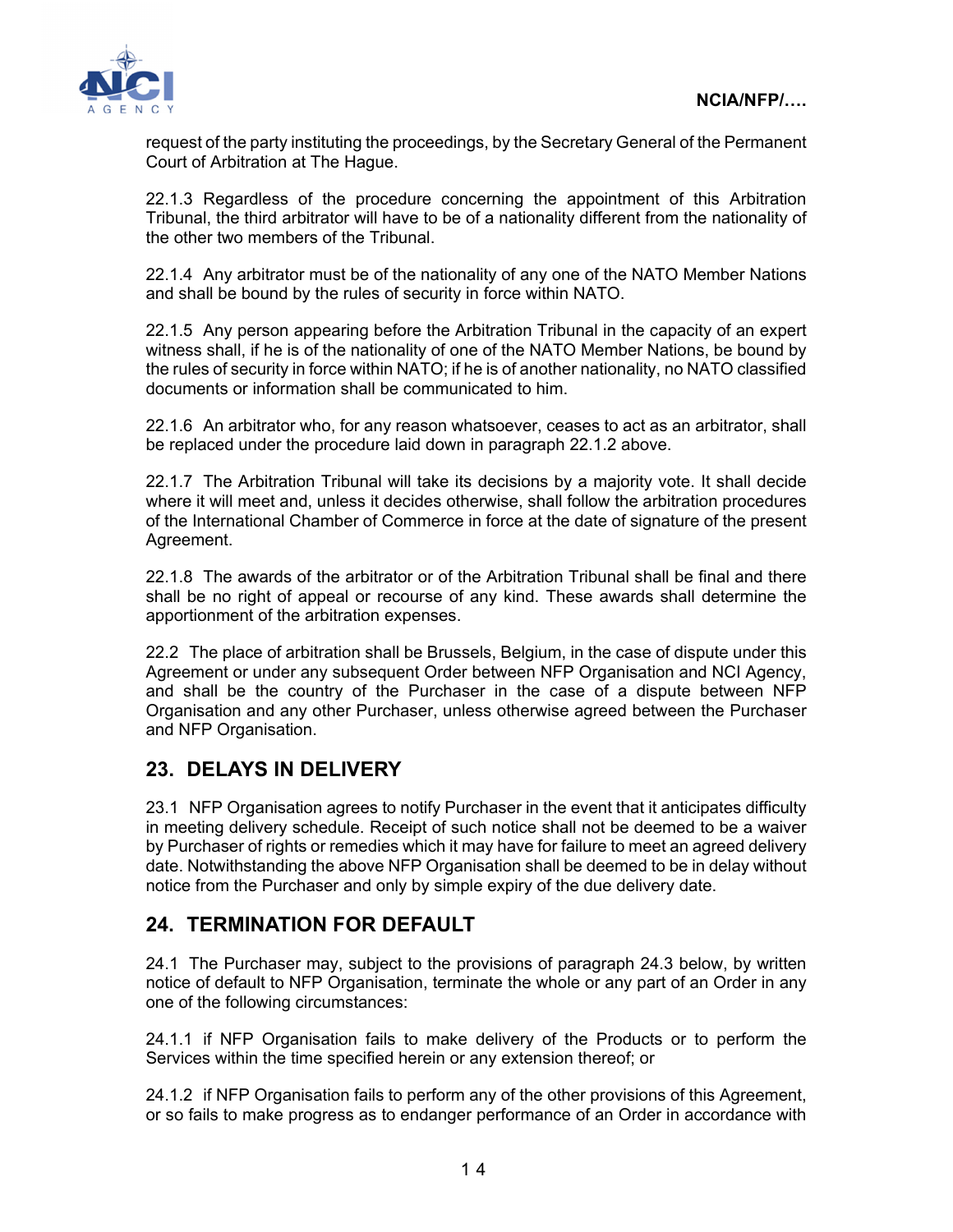

its terms, and in either of these two circumstances does not cure such failure within a period of ten days (or such longer period as the Purchaser may authorise in writing) after receipt of notice in writing from the Purchaser specifying such failure.

24.2 In the event the Purchaser terminates an Order in whole or in part, as provided in paragraph 24.1 of this clause, the Purchaser may procure, upon such terms and in such manner as the Purchaser may deem appropriate, Products or Services similar to those so terminated, and NFP Organisation shall be liable to the Purchaser for any excess costs for such similar Products or Services. However, NFP Organisation shall continue the performance of an Order to the extent not terminated under the provisions of this clause.

24.3 NFP Organisation shall not be liable for any excess costs if the failure to perform the Order arises out of causes beyond the control and without the fault or negligence of NFP Organisation. Such causes may include, but are not restricted to, acts of God, or of the public enemy, acts of the Purchaser in its contractual capacity, fires, floods, epidemics, quarantine restrictions, strikes, freight embargoes, and unusually severe weather; but in every case the failure to perform must be beyond the control and without the fault or negligence of NFP Organisation. If an Order is terminated as provided in paragraph 24.1 of this clause, the Purchaser, in addition to any other rights provided in this clause, may require NFP Organisation to transfer title and deliver to the Purchaser, in the manner and to the extent directed by the Purchaser:

24.3.1 any completed Products, and

24.3.2 such partially completed Products and materials, parts, tools, dies, jigs, fixtures, plans, drawings, information, and contract rights (hereinafter called "manufacturing materials") as NFP Organisation has specifically produced or specifically acquired for the performance of such part of an Order as has been terminated;

24.3.3 and NFP Organisation shall, upon direction of the Purchaser, protect and preserve property in the possession of NFP Organisation in which the Purchaser has an interest. Payment for completed Products delivered to and accepted by the Purchaser shall be at the contract price. Payment for manufacturing materials delivered to and accepted by the Purchaser and for the protection and preservation of property shall be in an amount agreed upon by NFP Organisation and Purchaser. Failure to agree to such amount shall be a dispute within the meaning of the clause of this agreement entitled "Disputes and Arbitration". The Purchaser may withhold from amounts otherwise due to NFP Organisation for such completed Products or manufacturing materials such sum as the Purchaser determines to be necessary to protect the Purchaser against loss because of outstanding liens or claims of former lien holders.

24.4 If, after notice of termination of an Order under the provisions of this clause, it is determined for any reason that NFP Organisation was not in default under the provisions of this clause, or that the default was excusable under the provisions of this clause, the rights and obligations of the Parties, shall be the same as if the notice of termination had been issued pursuant to a clause providing for Termination for Convenience of the Purchaser. If after such notice of termination of an Order under the provisions of this clause, it is determined for any reason that NFP Organisation was not in default under the provisions of this clause and if the Order does not contain a clause providing for termination for convenience of the Purchaser the Order shall be equitably adjusted to compensate for such termination and the Order modified accordingly. Failure to agree to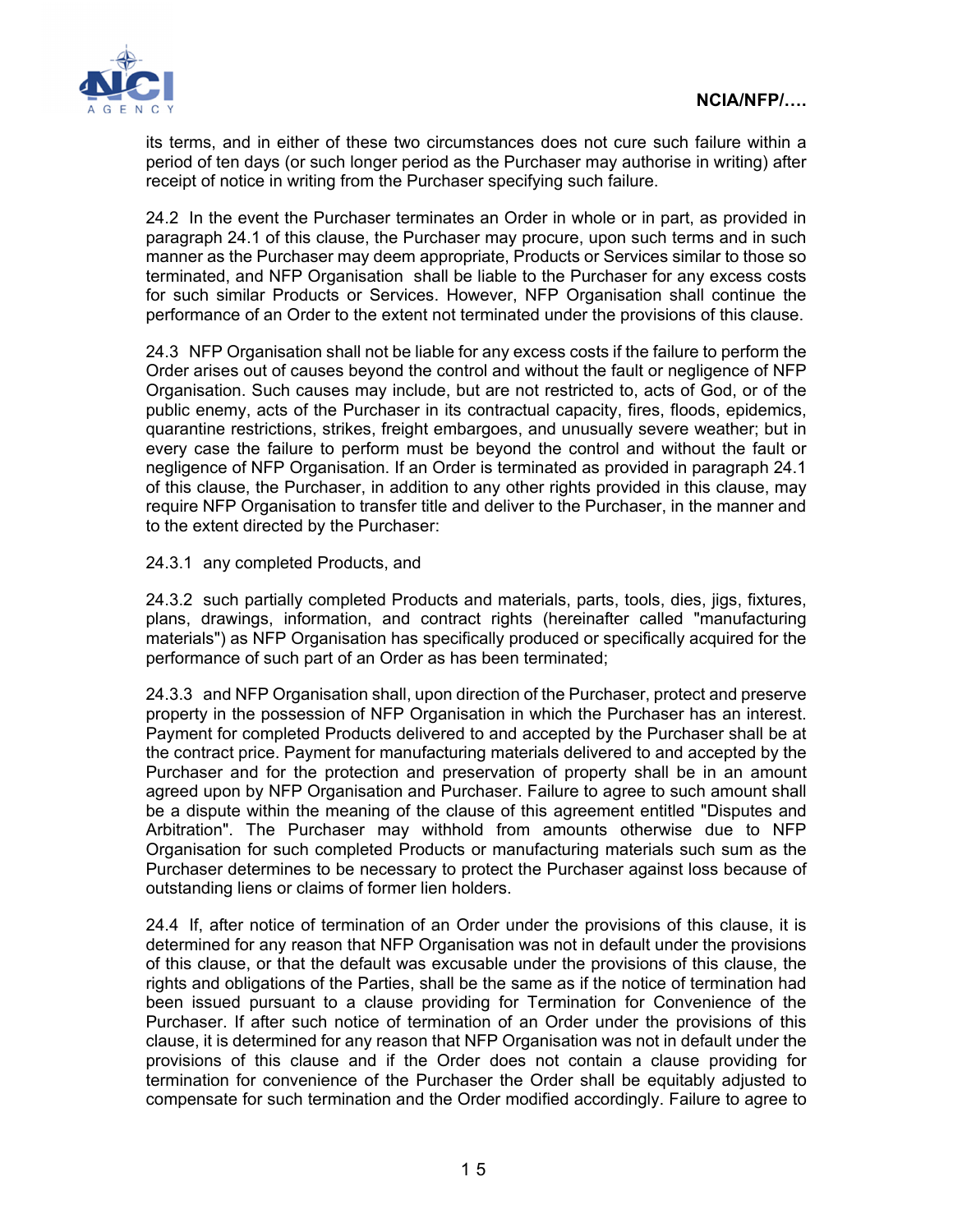

any such adjustment shall be a dispute within the meaning of the clause of this Agreement entitled "Disputes".

24.5 The rights and remedies of the Purchaser provided in this clause shall not be exclusive and are in addition to any other rights and remedies provided by law or under this Agreement or any Order issued under the present Agreement.

# **25. TERMINATION FOR CONVENIENCE OF THE PURCHASER**

25.1 The performance of work under an Order may be terminated by the Purchaser in accordance with this clause in whole, or from time to time in part, whenever the Purchaser shall determine that such termination is in the best interest of the Purchaser. Any such termination shall be effected by delivery to NFP Organisation of a Notice of Termination specifying the extent to which performance of work under an Order is terminated, and the date upon which such termination becomes effective.

25.2 After receipt of a Notice of Termination and except as otherwise directed by the Purchaser, NFP Organisation shall:

- (i) stop work under the Order on the date and to the extent specified in the Notice of Termination;
- (ii) place no further orders or sub-contracts for Products or Services except as may be necessary for completion of such portion of the work under the Order as is not terminated;
- (iii) terminate all orders and sub-contracts to the extent that they relate to the performance of work terminated by the Notice of Termination;
- (iv) assign to the Purchaser, in the manner, at the times and to the extent directed by the Purchaser, all of the right, title and interest of NFP Organisation under the orders and sub-contracts so terminated, in which case the Purchaser shall have the right, in its discretion, to settle or pay any or all claims arising out of the termination of such orders and subcontracts;
- (v) settle all outstanding liabilities and all claims arising out of such termination of orders and sub-contracts, with the approval or ratification of the Purchaser to the extent he may require, which approval or ratification shall be final for all the purposes of this clause;
- (vi) transfer title and deliver to the Purchaser in the manner at the times, and to the extent, if any, directed by the Purchaser:
	- a. the fabricated or unfabricated parts, work in process, completed work, supplies, and other material produced as a part of, or acquired in connection with the performance of the work terminated by the Notice of Termination, and
	- b. the completed or partially completed plans, drawings, information, and other property which, if the Order had been completed, would have been required to be furnished to the Purchaser;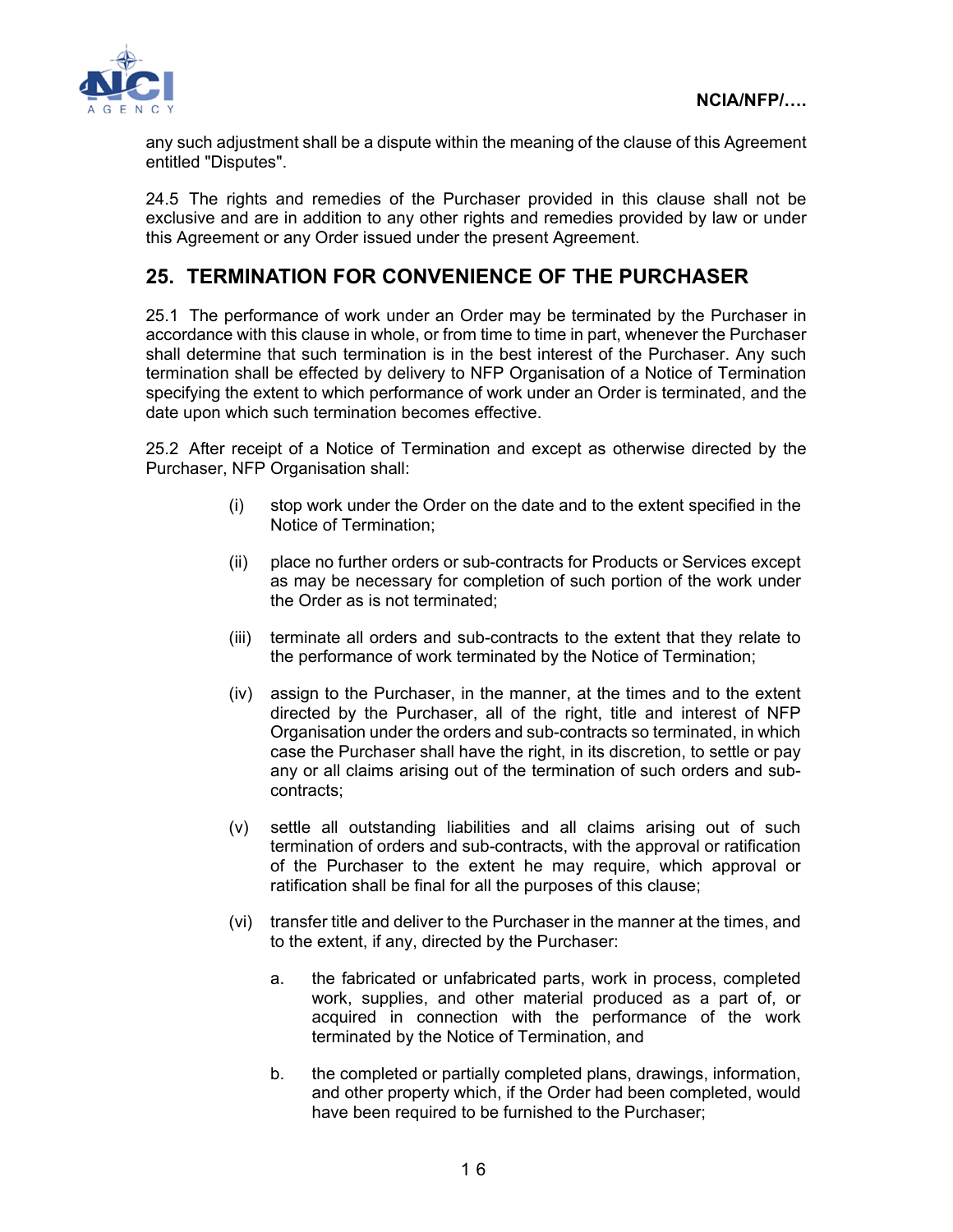

- (vii) use his best efforts to sell, in the manner, at the times, to the extent, and at the price or prices directed or authorised by the Purchaser, any property of the types referred to in (vi) above. However, NFP Organisation:
	- a. shall not be required to extend credit to any Buyer; and,
	- b. may acquire any such property under the conditions prescribed by and at a price or prices approved by the Purchaser; and provided further that the proceeds of any such transfer or disposition shall be applied in reduction of any payments to be made by the Purchaser to NFP Organisation under an Order or shall otherwise be credited to the price or cost of the work covered by an Order or paid in such manner as the Purchaser may direct;
- (viii) complete performance of such part of the work as shall not have been terminated by the Notice of Termination; and
- (ix) take such action as may be necessary, or as the Purchaser may direct, for the protection and preservation of the property related to an Order which is in the possession of NFP Organisation and in which the Purchaser has or may acquire an interest.

25.3 After receipt of a Notice of Termination, NFP Organisation shall submit to the Purchaser his termination claim, in the form and with certification prescribed by the Purchaser. Such claim shall be submitted promptly but in no event later than six months from the effective date of termination, unless one or more extensions in writing are granted by the Purchaser, upon request of NFP Organisation made in writing within such six-month period or authorised extension thereof. However, if the Purchaser determines that the facts justify such action, he may receive and act upon any such termination claim at any time after such six-month period or any extension thereof. Upon failure of NFP Organisation to submit his termination claim within the time allowed, the Purchaser may determine on the basis of information available to him, the amount, if any, due to NFP Organisation by reason of the termination and shall thereupon pay to Company the amount so determined.

25.4 Subject to the provisions of paragraph 25.2 NFP Organisation and the Purchaser may agree upon the whole or any part of the amount or amounts to be paid to NFP Organisation by reason of the total or partial termination of work pursuant to this clause, which amount or amounts may include a reasonable allowance for profit on work done; provided that such agreed amount or amounts exclusive of settlement costs shall not exceed total contract price as reduced by the amount of payments otherwise made and as further reduced by the contract price of the work not terminated. The Order shall be amended accordingly and NFP Organisation shall be paid the amount agreed. Nothing in paragraph 25.6 of this clause, prescribing the amount to be paid to NFP Organisation in the event of failure of NFP Organisation and the Purchaser to agree upon the whole amount to be paid to NFP Organisation by reason of the termination of work pursuant to this clause, shall be deemed to limit, restrict, or otherwise determine or affect the amount or amounts which may be agreed upon to be paid to NFP Organisation pursuant to this paragraph 25.4.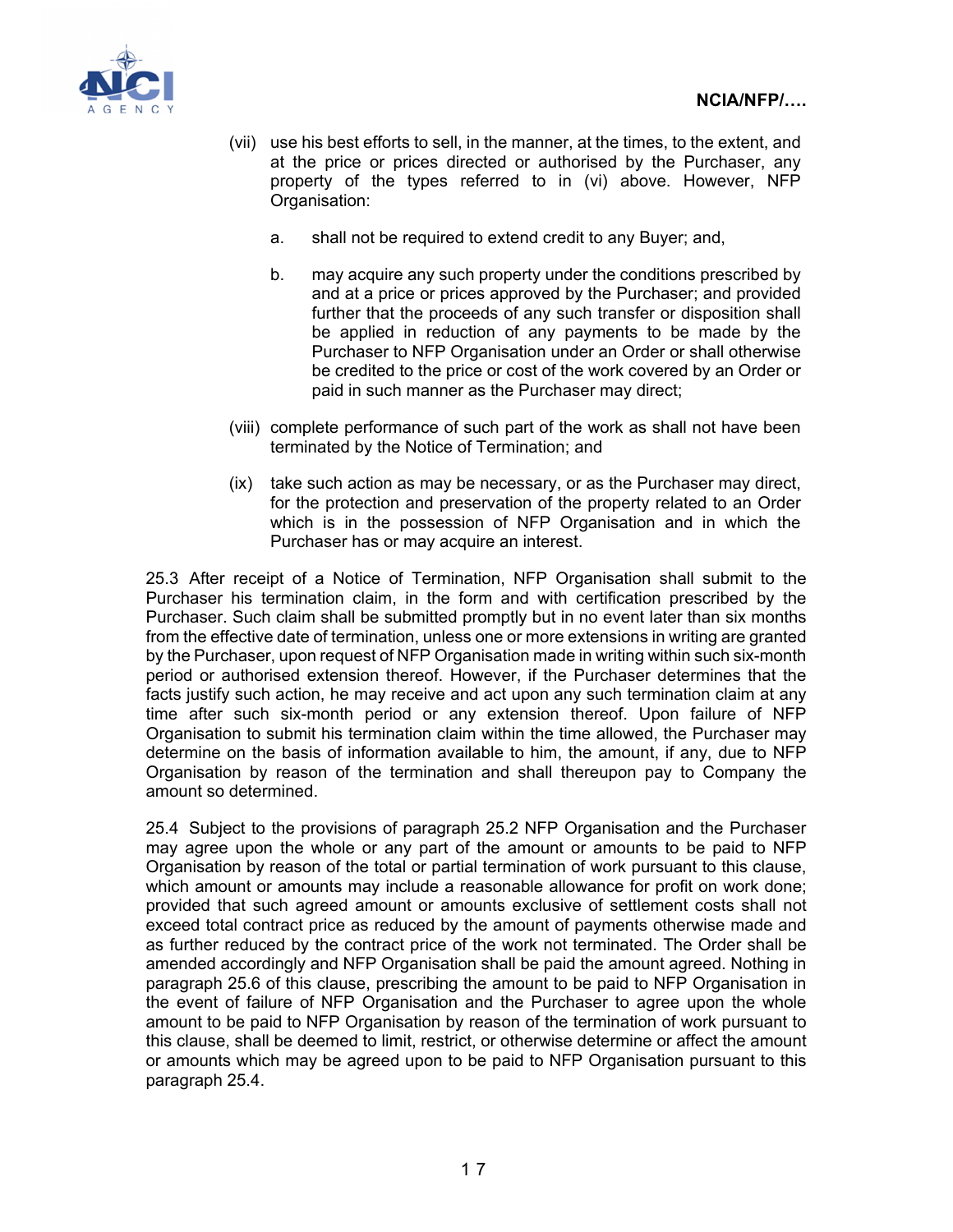

25.5 In the event of the failure of NFP Organisation and the Purchaser to agree as provided in paragraph 25.5 upon the whole amount to be paid to NFP Organisation by reason of the termination of work pursuant to this clause, the Purchaser shall pay to NFP Organisation the amounts determined by the Purchaser as follows, but without duplication of any amounts agreed upon in accordance with paragraph 25.5:

- (i) for completed Products or Services accepted by the Purchaser (or sold or acquired as provided in paragraph 25.2 (vii) above) and not therefore paid for, a sum equivalent to the aggregate price for such Products computed in accordance with the price or prices specified in the Order, appropriately adjusted for any saving of freight or other charges;
- (ii) the total of:
	- a. the costs incurred in the performance of the work terminated including initial costs and preparatory expense allocable thereto, but exclusive of any costs attributable to Products or Services paid or to be paid for under paragraph 25.6 (i) hereof;
	- b. the cost of settling and paying claims arising out of the termination of work under sub-contracts or orders, as provided in paragraph 25.2 (v) above, which are properly chargeable to the terminated portion of the Order, exclusive of amounts paid or payable on account of Products delivered or Services furnished by subcontractors or vendors prior to the effective date of the Notice of Termination, which amounts shall be included in the costs payable under a. above; and
	- c. a sum, as profit on a. above, determined by the Purchaser to be fair and reasonable; provided, however, that if it appears NFP Organisation would have sustained a loss on the entire Order, had it been completed, no profit shall be included or allowed and an appropriate adjustment shall be made reducing the amount of the settlement to reflect the indicated rate of loss; and
- (iii) the reasonable costs of settlement, including accounting, legal, clerical and other expenses reasonably necessary for the preparation of settlement claims and supporting data with respect to the terminated portion of the Order and for the termination and settlement of subcontracts thereunder, together with reasonable storage, transportation, and other costs incurred in connection with the protection, or disposition of property allocable to the Order.

25.6 The total sum to be paid to NFP Organisation under (i) and (ii) of paragraph 25.5 shall not exceed the total contract price as reduced by the amount of payments otherwise made and as further reduced by the contract price of work not terminated. Except for normal spoilage, and except to the extent that the Purchaser shall have otherwise expressly assumed the risk of loss, there shall be excluded from the amounts payable to NFP Organisation, as provided in paragraph 25.5 (i) and (ii)(a) above, the fair value, as determined by the Purchaser, of property which is destroyed, lost, stolen, or damaged so as to become undeliverable to the Purchaser or to a buyer pursuant to paragraph 25.2 (vii) above.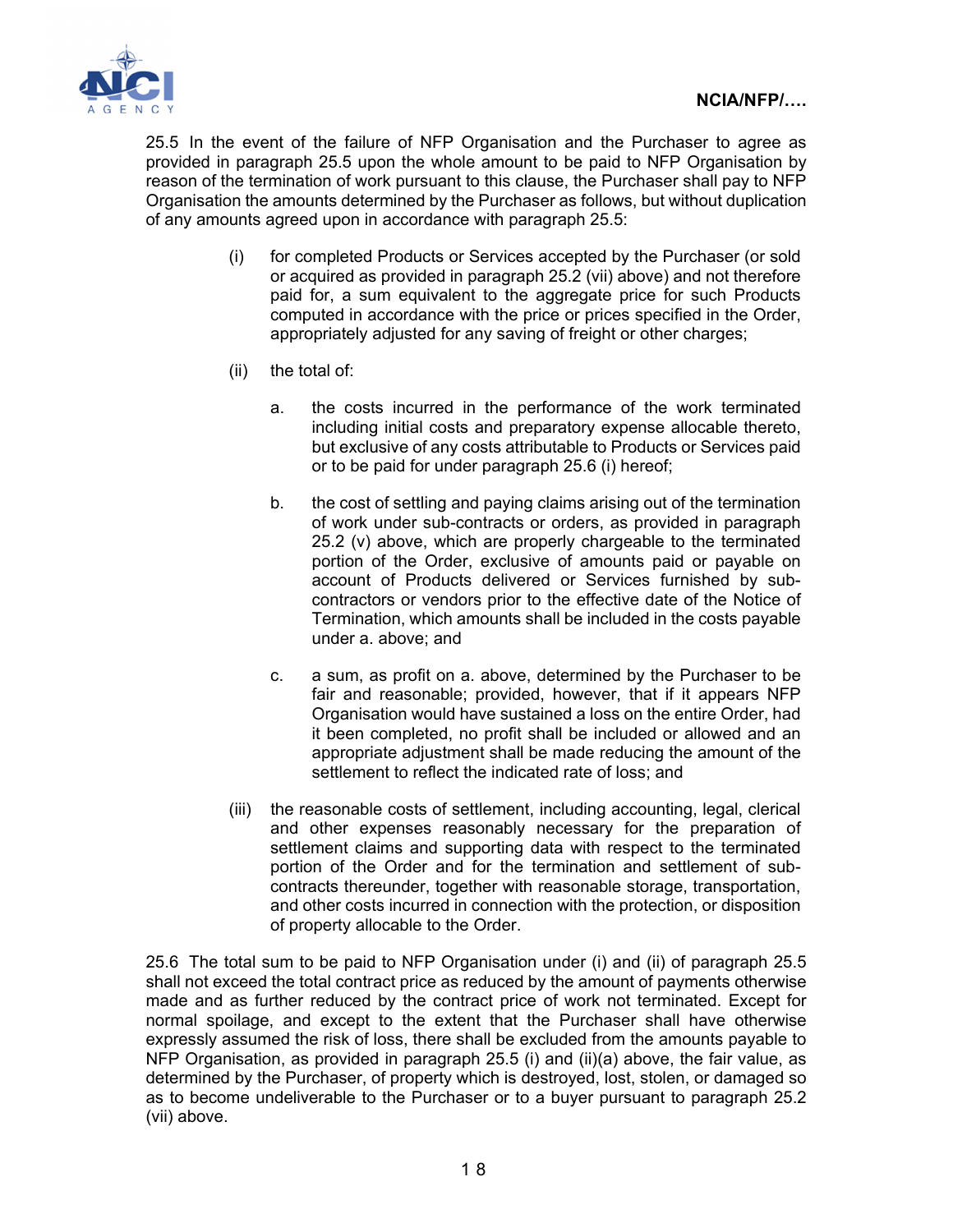

25.7 NFP Organisation shall have the right of appeal, under the clause of this Agreement entitled "Disputes", from any determination made by the Purchaser under paragraphs 25.4 or 25.6 above, except that if NFP Organisation has failed to submit his claim within the time provided in paragraph 25.4 above and has failed to request extension of such time, he shall have no such right of appeal. In any case where the Purchaser has made a determination of the amount due under paragraphs 25.4 or 25.6above, the Purchaser shall pay NFP Organisation the following:

- (i) if there is no right of appeal hereunder or if no timely appeal has been taken, the amount so determined by the Purchaser, or
- (ii) if an appeal has been taken, the amount finally determined on such appeal.

25.8 In arriving at the amount due to NFP Organisation under this clause there shall be deducted:

- (i) all unliquidated advance or other payments on account theretofore made to NFP Organisation, applicable to the termination portion of the Order;
- (ii) any claim which the Purchaser may have against NFP Organisation in connection with the Order, and
- (iii) the agreed price for, or the proceeds of the sale of, any materials, supplies, or other things acquired by NFP Organisation or sold, pursuant to the provisions of this clause, and not otherwise recovered by or credited to the Purchaser.

25.9 If the termination hereunder is partial, prior to the settlement of the terminated portion of the Order, NFP Organisation may file with the Purchaser a request in writing for an equitable adjustment of the price or prices specified in the Order relating to the continued portion of the Order (the portion not terminated by the Notice of Termination), and such equitable adjustment as may be agreed upon shall be made in such price or prices.

25.10 The Purchaser may from time to time, under such terms and conditions as it may prescribe, make partial payments and payments on account against costs incurred by NFP Organisation in connection with the terminated portion of an Order whenever in the opinion of the Purchaser the aggregate of such payments shall be within the amount to which NFP Organisation will be entitled hereunder. If the total of such payment is in excess of the amount finally agreed or determined to be due under this clause, such excess shall be payable by NFP Organisation to the Purchaser upon demand, together with interest calculated using the average of the official base rate(s) per annum as notified by the Banque Nationale de Belgique or such other official source as may be determined by the Purchaser, for the period from the date the excess is received by NFP Organisation to the date such excess is repaid to the Purchaser, provided, however, that no interest shall be charged with respect to any such excess payment attributed to a reduction in NFP Organisation's claim by reason of retention or other disposition of termination inventory until ten days after the date of such retention or disposition or such later date as determined by the Purchaser by reason of the circumstances.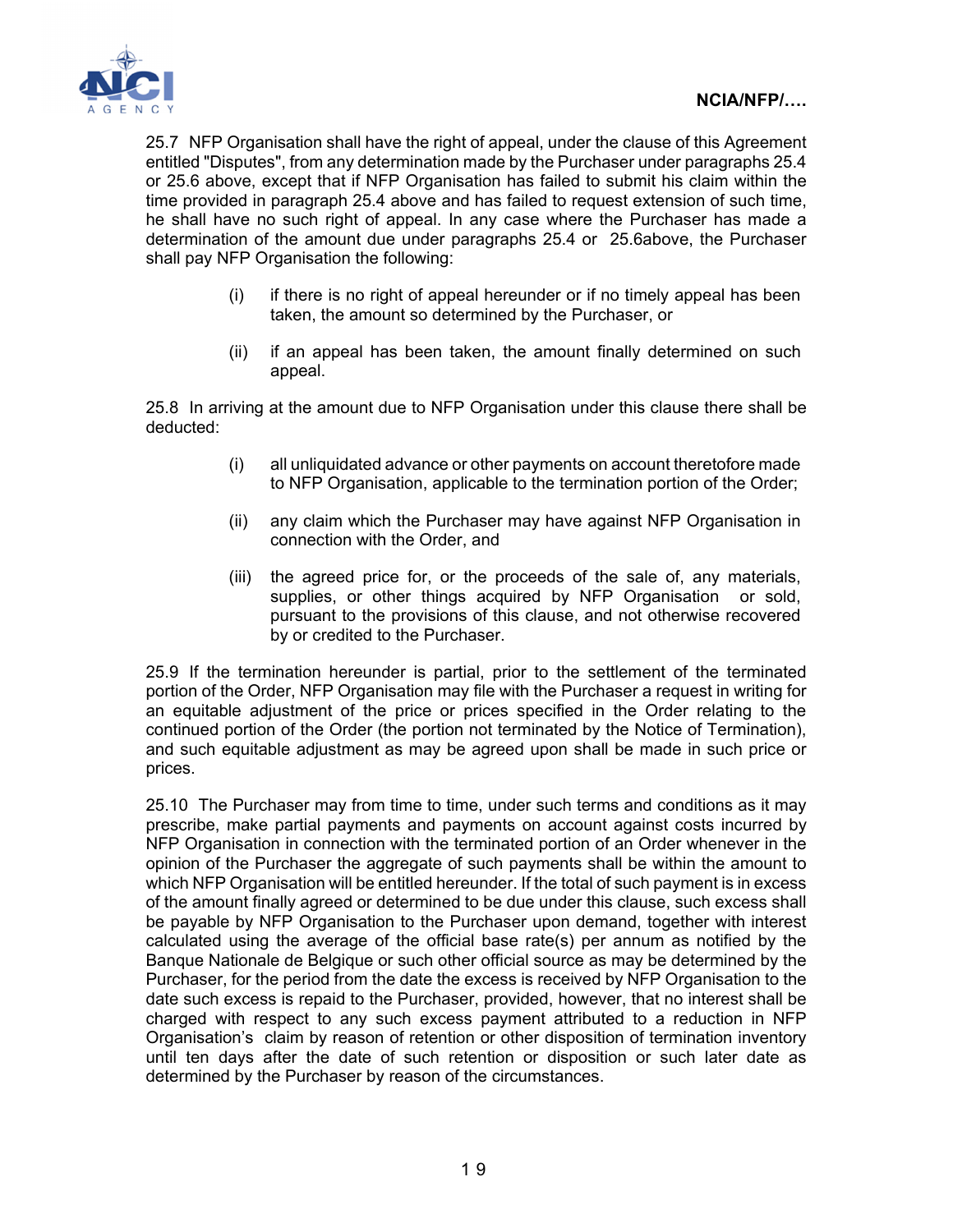

25.11 Unless otherwise provided for in the Order, NFP Organisation, from the effective date of termination and for a period of three years after final settlement under the Order, shall preserve and make available to the Purchaser at all reasonable times at the office of NFP Organisation, but without direct charge to the Purchaser, all his books, records, documents, and other evidence bearing on the costs and expenses of NFP Organisation under an Order and relating to the work terminated hereunder, or, to the extent approved by the Purchaser, photographs, micro-photographs, or other authentic reproductions thereof.

# **26. SUB-CONTRACTS**

26.1 Unless specified otherwise in the corresponding Task Order, the NFP Organisation is not allowed to sub-contract the work contracted under the NFPF TO in whole or in part.

# **27. INTELLECTUAL PROPERTY**

#### *27.1 Purchaser background IPR*

27.1.1 NFP Organization is licensed to use, non-exclusively and royalty-free any Purchaser Background IPR that is or will be made available for the sole purpose of carrying out the Work and until completion of the Work.

27.1.2 NFP Organization shall not use any Purchaser Background IPR other than for the purpose of carrying out the Work without the prior written agreement of the Purchaser. Any such agreement shall include the terms relating to such use.

27.1.3 The Purchaser gives no warranty as to the validity of any Purchaser Background IPR. NFP Organization shall not do anything or act in any way which is inconsistent with or prejudicial to the ownership by the Purchaser of any Purchaser Background IPR.

#### *27.2 NFP Organization background IPR*

27.2.1 Any use of NFP Organization Background IPR for the purpose of carrying out the Work pursuant to the Contract shall be free of any charge to Purchaser. NFP Organization hereby grants to NATO a non-exclusive, royalty-free and irrevocable licence to use and authorise others to use any NFP Organization Background IPR for the purpose of exploiting or otherwise using the Foreground IPR.

27.2.2 Any use of NFP Organization Background IPR is not limited to the number of users or the number of licenses required by the Contract for the use of system. The Purchaser reserves the right to use NFP Organization Background IPR for any number of users and number of licenses as required, at no additional cost to the Purchaser.

#### 27.3 Foreground IPR

27.3.1 All Foreground IPR is the property of the Purchaser on behalf of NATO. Consequently, no statement shall be made restricting the rights of the Purchaser in the Foreground IPR.

27.3.2 NFP Organization shall ensure that suitable arrangements are in place between its employees, agents, consultants and itself regarding Foreground IPR generated by said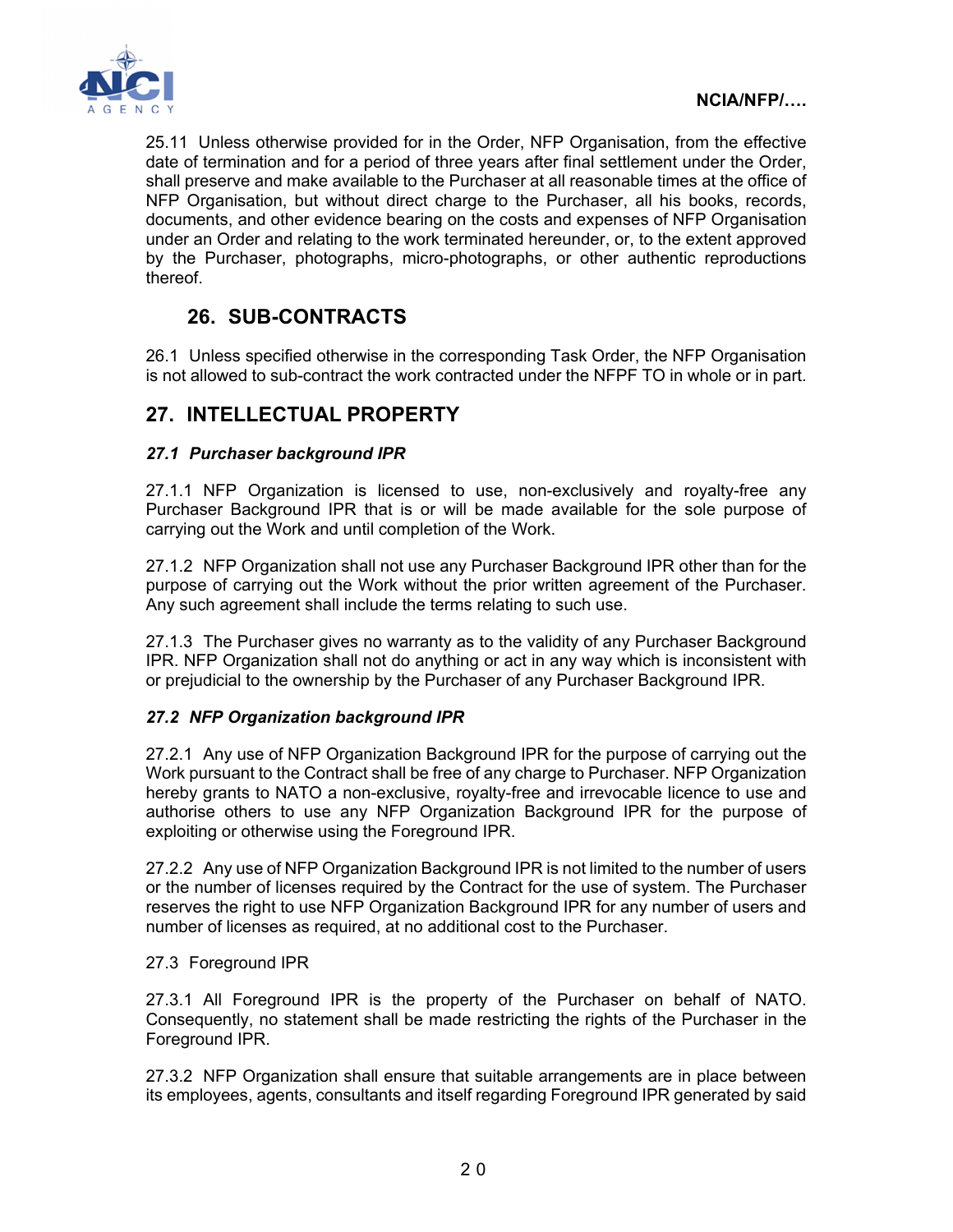

employees, agents, consultants to allow NFP Organization to fulfil its obligations under Clause 27.3.1 above.

27.3.3 NFP Organization shall be entitled to use Foreground IPR on a non-exclusive, royalty free basis solely for the purpose of carrying out the Work.

27.3.4 NFP Organization shall not use any Foreground IPR other than for the purpose of carrying out the Work without the Purchaser's prior written agreement. Any such agreement shall include terms relating to such use.

27.3.5 NFP Organization shall provide the Purchaser, at the latest upon delivery of the Work and thereafter for the duration of the warranty and any purchased CLS agreement period, with full documented records of information in relation to the Work, including but not limited to, all drawings, specifications and other data that is necessary or useful to further develop, maintain and operate the Work.

- 27.3.6 NFP Organization shall:
- 27.3.6.1 do all things necessary and sign all necessary or useful documents to enable the Purchaser to obtain the registration of the Foreground IPR as the Purchaser may require and select; and
- 27.3.6.2 to execute any formal assignment or other documents as may be necessary or useful to vest title to any Foreground IPR in the Purchaser.
- 27.3.7 NFP Organization undertakes:
- 27.3.7.1 to notify the Purchaser promptly of any invention or improvement to an invention or any design conceived or made by NFP Organization; and
- 27.3.7.2 to provide the Purchaser with such information as the Purchaser may reasonably request in order to: (i) determine the patentability of such invention or improvement; (ii) assess the need for registering such invention or improvement; and (iii) evaluate the potential value to the Purchaser of such a patent or registration if issued.

27.3.8 If the Purchaser determines that it wishes to apply for one or more patents for the disclosed invention or improvement or for a registration for the disclosed design, it will prosecute such application(s) at its own expense. NFP Organization undertakes to provide the Purchaser, at the Purchaser's expense, with such information and assistance as the Purchaser shall reasonably require to prosecute such application(s).

27.4 Third Party IPR

27.4.1 Any use of Third Party IPR for the purpose of carrying out the Work pursuant to the Contract shall be free of any charge to the Purchaser. NFP Organization hereby grants to NATO a non-exclusive, royalty-free and irrevocable licence to use and authorise others to use any Third Party IPR for the purpose of exploiting or otherwise using the Foreground IPR.

27.4.2 Any use of Third Party IPR is not limited to the number of users or the number of licenses required by the Contract for the use of system. The Purchaser reserves the right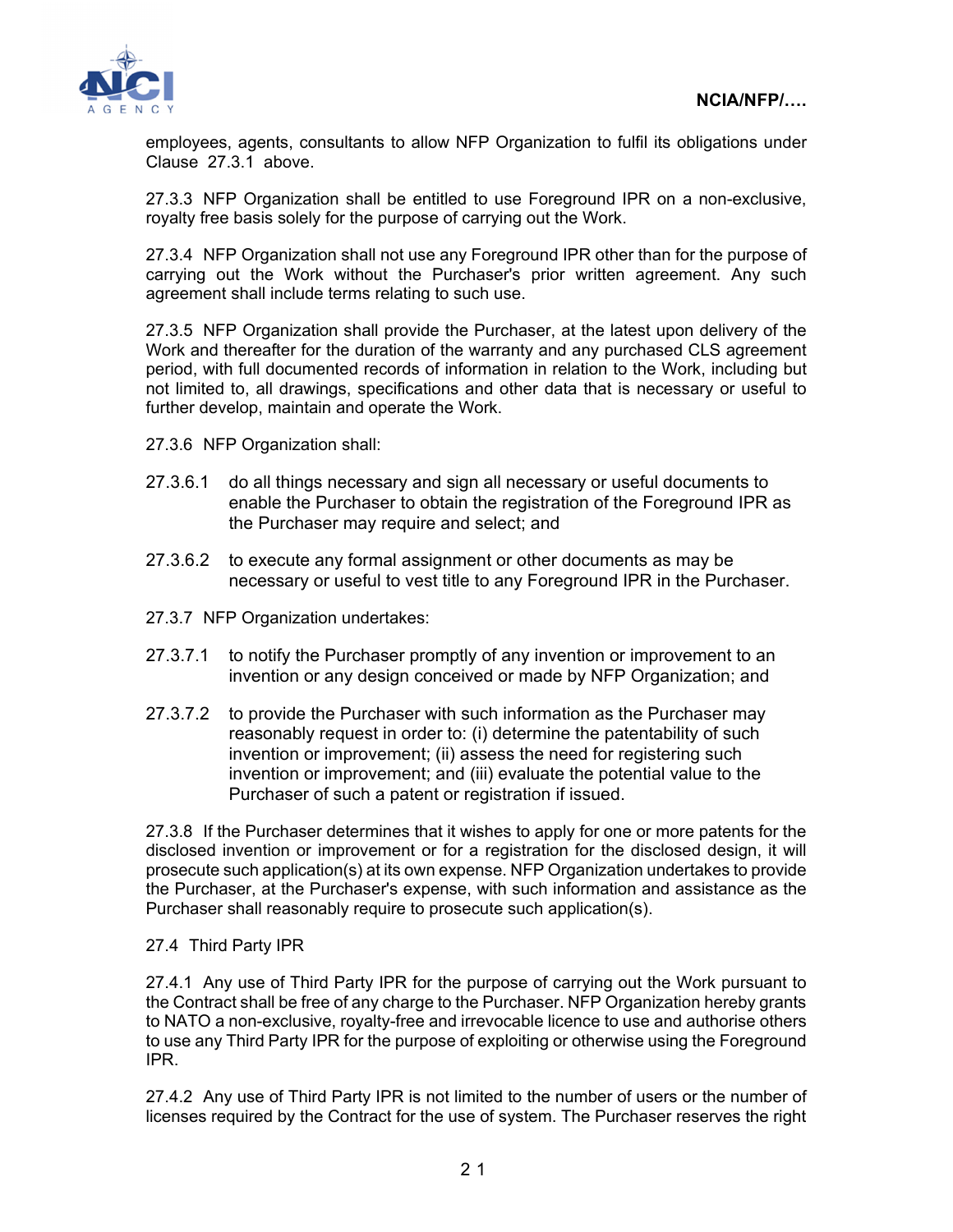

to use the Third Party IPR for any number of users and number of licenses as required, at no additional cost to the Purchaser.

27.4.3 Where Third Party IPR is the subject of a licence or other agreement between the third party and the Purchaser or NFP Organization, the NFP Organization shall not use any Third Party IPR for the purposes of carrying out work pursuant to the Contract without the prior written approval of the Purchaser. NFP Organization shall inform Purchaser in advance of any restrictions on the Purchaser's use.

27.4.4 If, after the award of the Contract, NFP Organization becomes aware of the existence of any Third Party IPR which NFP Organization is using or believes is needed for the performance of the Contract, NFP Organization shall immediately give the Purchaser a written report identifying such IPR and if they are compliant with the other provisions in the contract. Any Third Party IPR under this clause is subject to the prior written approval by the Purchaser.

27.4.5 The Purchaser may consider open source solutions alongside proprietary ones in developments provided that such solutions are fully compliant with the requirements of this Contract. NFP Organization shall disclose in advance the open source license associated with the contemplated open source solution. The Purchaser reserves the right to refuse the incorporation of open source solutions that are deemed inadequate for incorporation in a NATO application (e.g. post-back obligations).

### **28. CLAIMS**

28.1 NFP Organisation shall assert claims in writing and by registered mail, and in accordance with the terms set out below:

28.2 Claims shall be submitted within:

28.2.1 the time specified in the Clause or Article under which NFP Organisation alleges to have a claim. If no time is specified in the clause or Article under which NFP Organisation intends to base its claim, the time limit shall be 45 (forty-five) days from the date NFP Organisation has knowledge or should have had knowledge of the facts on which it bases its claim;

28.2.2 3 (three) months after final payment, release of guarantees or performance bond provided under the Order, whichever occurs last. This shall only apply to those claims for which NFP Organisation could not have had earlier knowledge and were not foreseeable.

28.3 NFP Organisation shall be foreclosed unless it presents complete documentary evidence, justification and cost for each of its claims within three months from the assertion date of such claims. Claims shall be supported by specifically identified evidence (including applicable historical and planned cost and production data from NFP Organisation's books and records). Opinions, conclusions or judgmental assertions not supported by such evidence shall be rejected.

28.3.1 An individual breakdown of cost is required for each element of NFP Organisation's claims at the time of claim submission or for any material revision of the claim.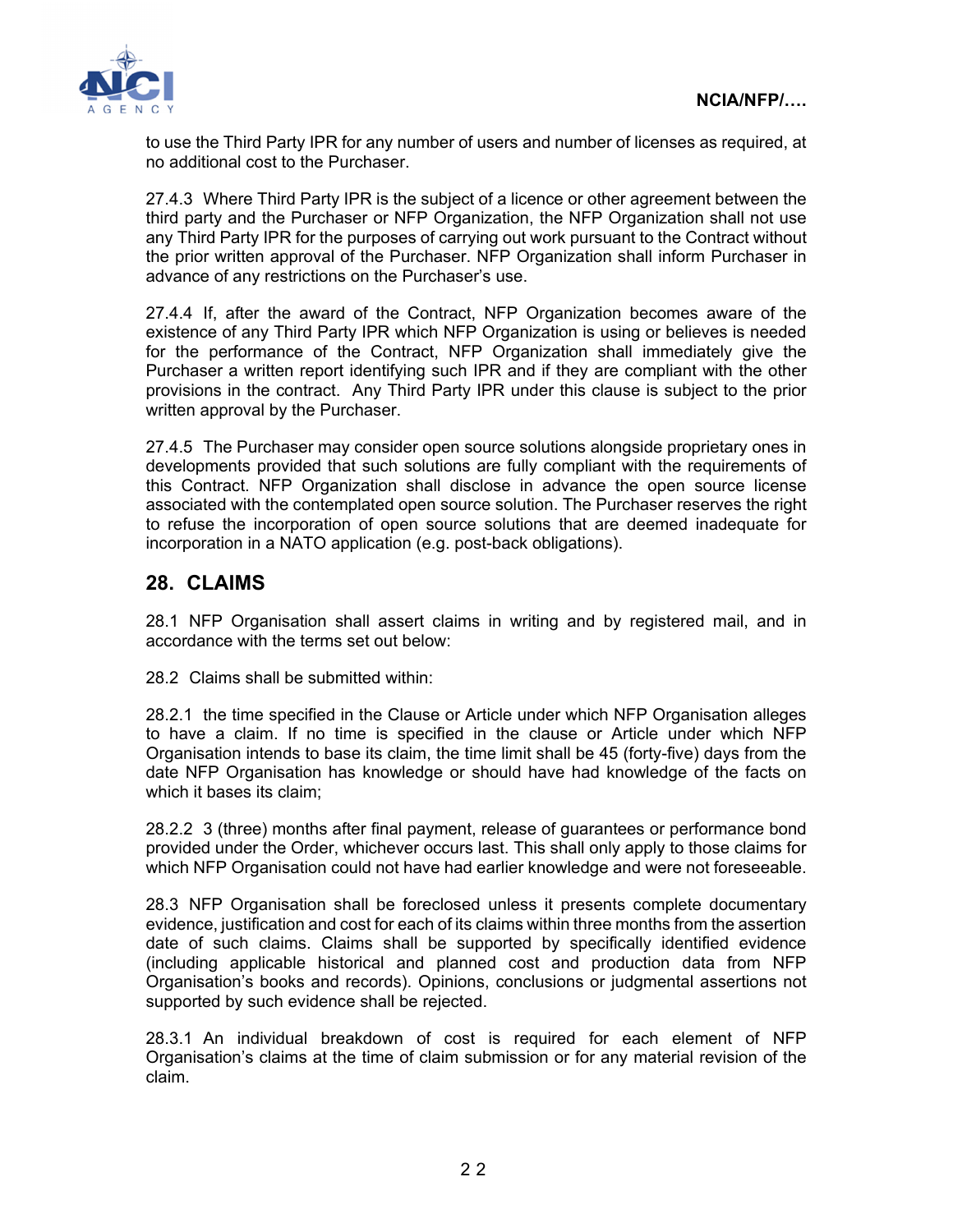

28.4 NFP Organisaition shall present, at the time of submission of a claim, an attestation as follows:

> "I ................ the responsible senior company official authorised to commit the ................ with respect to its claims dated ............... being duly sworn, do hereby depose and say that: (i) the facts described in the claim are current, complete and accurate; and (ii) the conclusions in the claim accurately reflect the material damages or contract adjustments for which the Purchaser is allegedly liable."

#### \_\_\_\_\_\_\_\_\_\_\_\_\_\_\_\_\_\_\_\_\_\_\_\_\_\_\_\_\_ **SIGNATURE**

28.5 Failure to comply with any of the above requirements shall result in automatic forfeiture of the claim. This foreclosure takes effect in all cases and also where, for example, the claim is based on additional orders, where the facts are known to the Purchaser, where the claim is based on defective specifications of the Purchaser or an alleged negligence in the precontractual stage.

28.6 No claim arising under this Agreement may be assigned by NFP Organisation without prior approval of the Purchaser.

## **29. RELEASE OF CLAIMS**

29.1 Prior to final payment under this Agreement, NFP Organisaition and each assignee under this Agreement shall execute and deliver a release discharging the Purchaser, its officers, agents and employees from all liabilities, obligations and claims arising out of or under this Agreement subject only to the following exceptions:

29.1.1 Specified claims in stated amounts or in estimated amounts where the amounts are not susceptible to exact statement by NFP Organisation;

29.1.2 Claims for reimbursement of costs (other than expenses of NFP Organisation by reason of its indemnification of the Purchaser against patent liability) including reasonable expenses incidental thereto, incurred by NFP Organisation under the provisions of this Agreement relating to patents.

29.1.3 An infringement resulting from specific written instructions from the Purchaser under the Order.

29.1.4 An infringement resulting from changes or additions to the Products and Services subsequent to final delivery and acceptance under the Order.

## **30. EXTRAS**

30.1 Except as otherwise provided in an Order, no payment for extras shall be made unless such extras and the price therefore have been authorised in writing by the Purchaser.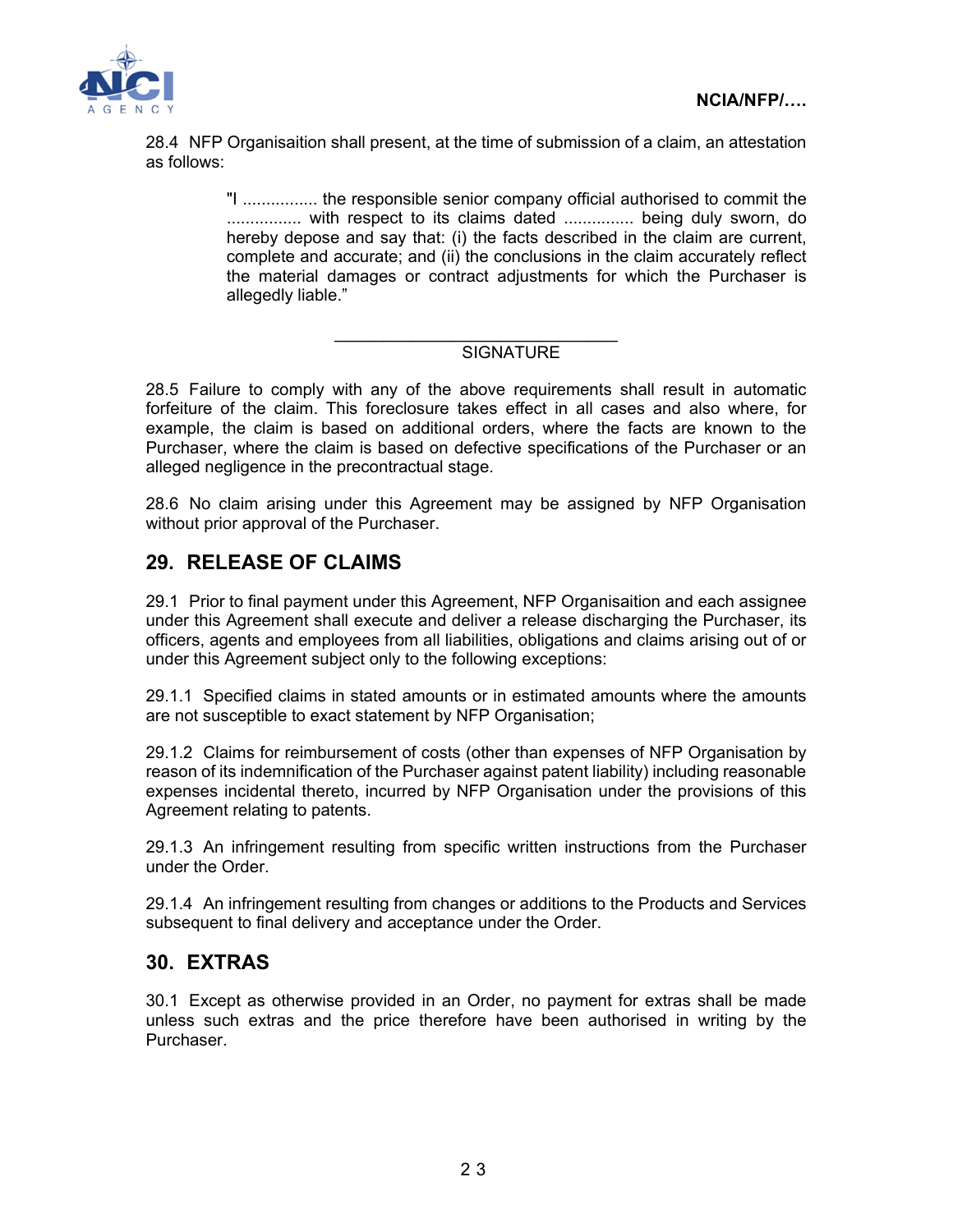

# **31. LANGUAGE**

31.1 In the event of any inconsistency between the original English text of this Agreement and any translation into another language, the original English text will govern.

31.2 All written correspondence and reports provided by and to NFP Organisation shall be, as a minimum, in English.

# **32. SECURITY**

32.1 NFP Organisation shall comply with all security measures as are prescribed by the Purchaser and the National Security Authority or designated Security Agency of each of the NATO Member Nations in which the Agreement is being performed. NFP Organisation shall be responsible for the safeguarding of classified information, documentation, material and other Products entrusted to him or generated by him in connection with the performance of an Order.

32.2 In particular NFP Organisation undertakes to:

32.2.1 appoint an official responsible for supervising and directing security measures in relation to the Order and communicating details of such measures to the Purchaser on request;

32.2.2 maintain, preferably through the official responsible for security measures, a continuing relationship with the National Security Authority or designated Security Agency charged with ensuring that all NATO or National classified information involved in the Order is properly safeguarded;

32.2.3 abstain from copying by any means, without the authorisation of the Purchaser, the National Security Authority or designated Security Agency, any classified documents, plans, photographs or other classified material entrusted to NFP Organisation;

32.2.4 furnish, on request, information to the National Security Authority or designated Security Agency pertaining to all persons who will be required to have access to NATO or National classified information;

32.2.5 maintain at the work site a current record of its employees at the site who have been cleared for access to NATO or National classified information. The record should show the date and level of clearance;

32.2.6 deny access to NATO or National classified information to any person other than those persons authorised to have such access by the National Security Authority or designated Security Agency;

32.2.7 limit the dissemination of NATO or National classified information to the smallest number of persons as is consistent with the proper execution of the Order;

32.2.8 comply with any request from the National Security Authority or designated Security Agency that persons entrusted with NATO or National classified information sign a statement undertaking to safeguard that information and signifying their understanding both of their obligations under national legislation affecting the safeguarding of classified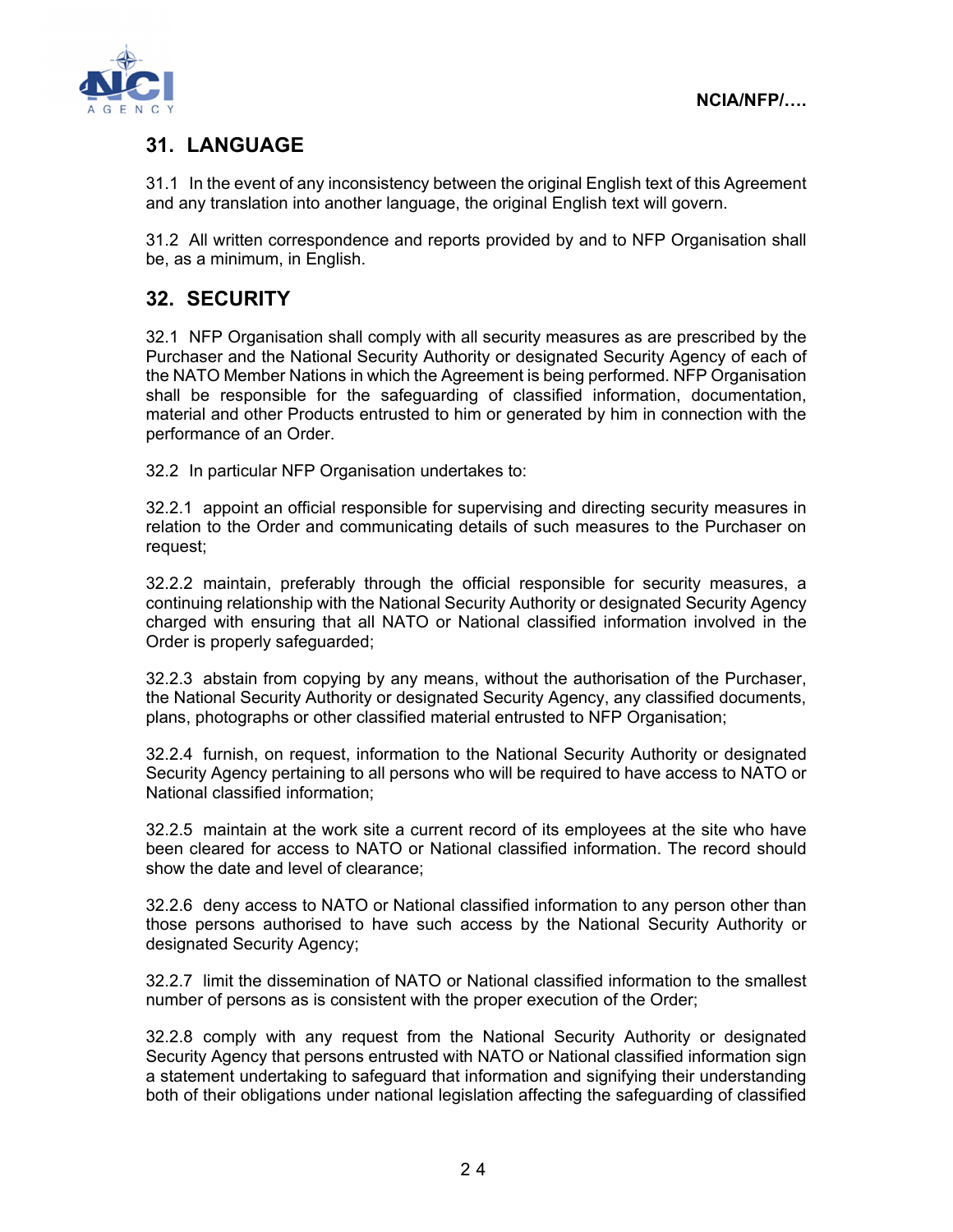

information, and of their comparable obligations under the laws of the other NATO Member Nations in which they may have access to classified information;

32.2.9 report to the National Security Authority or designated Security Agency any breaches or suspected breaches of security, suspected sabotage, or other matters of security significance which would include any changes that may occur in the ownership, control or management of the facility or any changes that affect the security arrangements and security status of the facility and to make such other reports as may be required by the National Security Authority or designated Security Agency, e.g. reports on the holdings of NATO or National classified information;

32.2.10 apply to the Purchaser for approval before subcontracting any part of the work, if the subcontract would involve the subcontractor in access to NATO or National classified information, and to place the subcontractor under appropriate security obligations no less stringent than those applied to its own contract;

32.2.11 undertake not to utilise, other than for the specific purpose of the Order, without the prior written permission of the Purchaser or its authorised representative, any NATO or National classified information furnished to him, including all reproductions thereof in connection with the Order, and to return all NATO or National classified information referred to above as well as that developed in connection with the Order, unless such information has been destroyed, or its retention has been duly authorised with the approval of the Purchaser. Such NATO or National classified information will be returned at such time as the Purchaser or its authorised representative may direct;

32.2.12 classify any produced document with the highest classification of the NATO or national classified information disclosed in that document.

## **33. HEALTH, SAFETY AND ACCIDENT PREVENTION**

33.1 If the Purchaser notifies NFP Organisation in writing of any non-compliance in the performance of the Order, with safety and health rules and requirements prescribed on the date of the Order by applicable national or local laws, ordinances and codes, and NFP Organisation fails to take immediate corrective action, the Purchaser may order NFP Organisation to stop all or part of the work until satisfactory corrective action has been taken. Such an order to stop work shall not entitle NFP Organisation to an adjustment of the contract price or other reimbursement for resulting increased costs, or to an adjustment of the delivery or performance schedule.

## **34. RELEASE OF INFORMATION**

34.1 Except as otherwise specified elsewhere in the Order, and to the extent that it is demonstratively unavoidable and without prejudice to the "Security" Clause, NFP Organisation or its employees shall not, without prior authorisation from the Purchaser, release any information pertaining to the Order, its subject matter, performance thereunder or any other aspect thereof.

## **35. FORCE MAJEURE**

35.1 If the performance of this Agreement, or any obligation hereunder is prevented, restricted or interfered with by reason of fire, flood, earthquake, explosion or other casualty or accident, strikes or labour disputes, war or other violence, including acts of terrorism,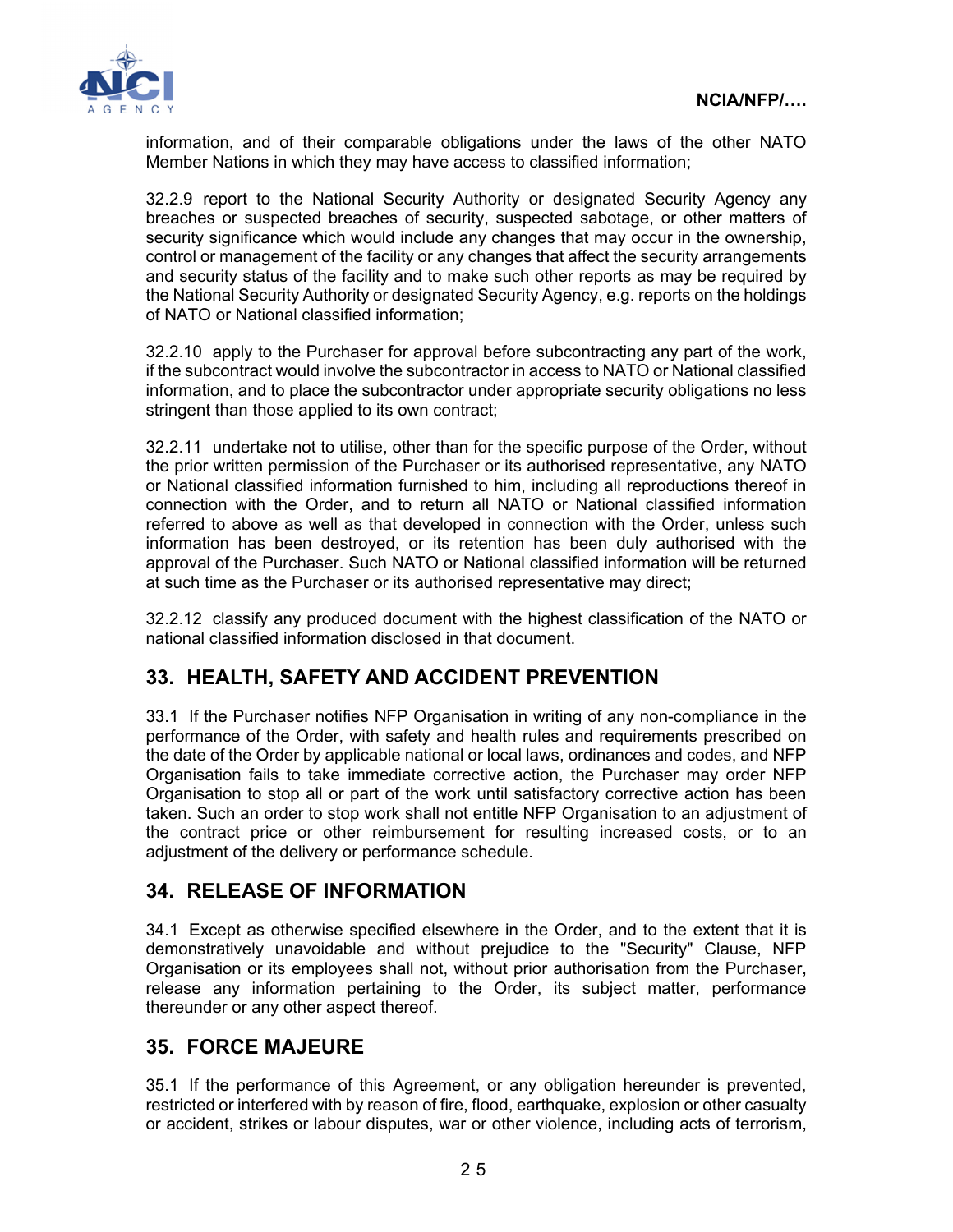

any law, order, proclamation, regulation, ordinance, demand or requirement of any governmental agency, or any other act, event or condition whatsoever beyond the reasonable control of the affected Party, the Party so affected, upon giving prompt notice to the other Party, shall be excused from such performance to the extent of such prevention, restriction or interference, provided, however, that the Party so affected shall take all reasonable steps to avoid or remove such cause of non-performance and shall resume performance hereunder with dispatch whenever such causes are removed.

# **36. RIGHTS IN TECHNICAL DATA**

36.1 Subject to the rights of third parties and to existing rights of NFP Organisation arising otherwise than by virtue of the Order, and with due regard to national security regulations, all rights in the results of work undertaken by or on behalf of the Purchaser for the purposes of the Order, including any technical data specifications, report, drawings, computer software data, computer programmes, computer databases, computer software, documentation including software documentation, design data, specifications, instructions, test procedures, training material produced or acquired in the course of such work and, in particular, all rights, including copyright therein, shall vest in and shall be the sole and exclusive property of the Purchaser.

### **37. NFP ORGANIZATION'S RESPONSIBILITY ON ACCURACY OF THE COMPANY'S DATA**

37.1 In case of change of any nature in NFP Organisation's data including, but not limited to change(s) in name, ownership, address, and other changes of similar nature, NFP Organisation is obliged to inform NCI Agency about the change(s) at the earliest possible moment that NFP Organisation becomes aware of the change(s).

37.2 Information about all changes shall be presented in the form of official registered letter, addressed to NCI Agency Point Of Contact (POC), indicated in Clause 9 - Miscellaneous of the Part I - Special Provisions of the Framework Agreement.

37.3 If NCI Agency becomes aware of the change(s) described in para 1 above from any other source than official registered letter received from the Organization, NCI Agency reserves the right to suspend NFP Organisation's Framework Agreement immediately after NCI Agency becomes aware of the change(s) and until the issue is fully clarified.

37.4 In case of change(s) NCIA reserves the right to re-assess the eligibility of the Organization to the NFPF.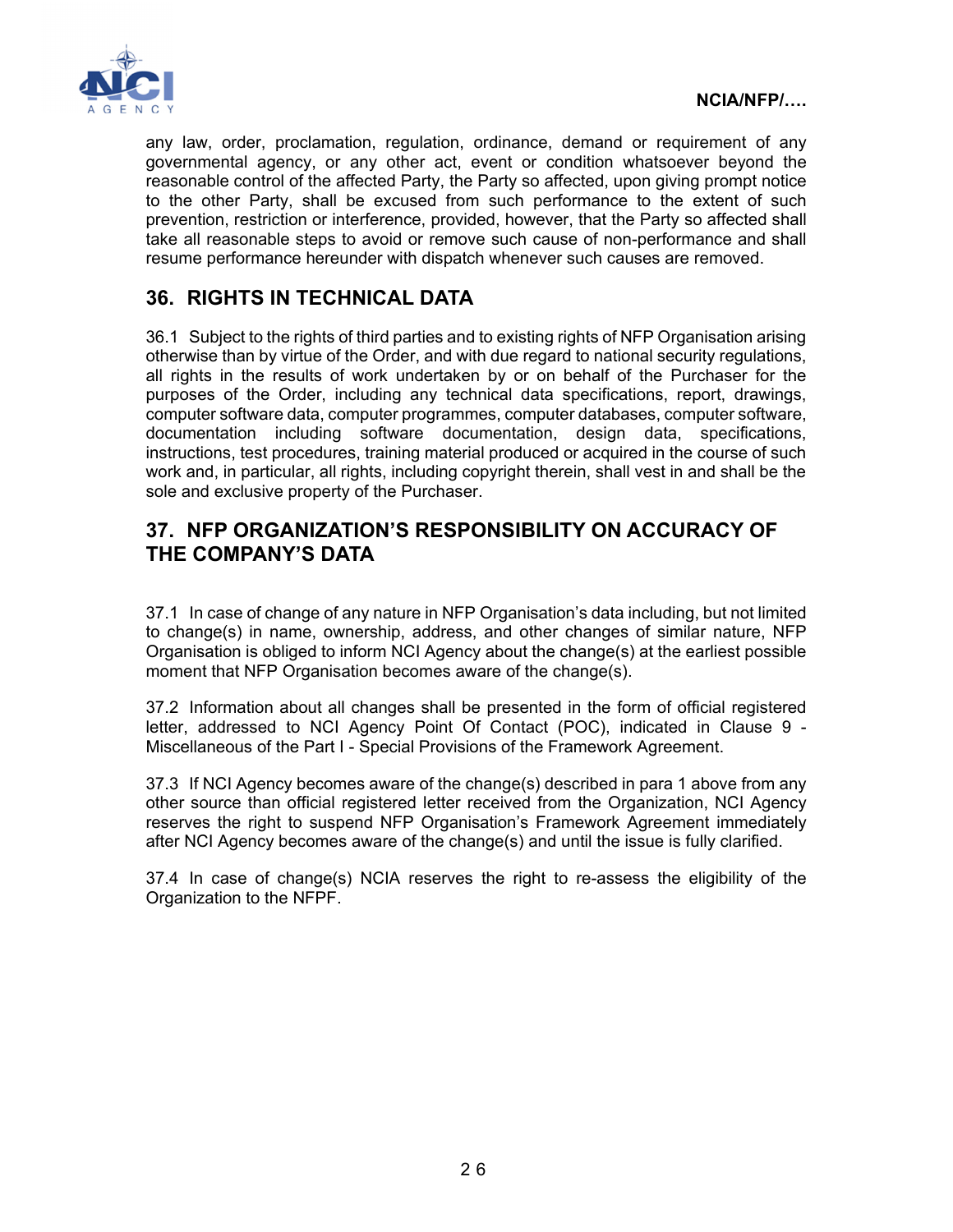

## **APPENDIX 1 TO PART II - PURCHASER'S PRICING PRINCIPLES**

The following principles shall apply to all contracts not awarded on the basis of an adequate price competition as well as to all contract modifications.

NFP Organisation shall also incorporate provisions corresponding to those mentioned herein in all subcontracts, and shall require price and cost analysis provisions be included therein.

- A. Allowability of Costs
	- (1) Allowable Cost

A cost is allowable if the following conditions are fulfilled:

- (a) it is incurred specifically for the Agreement or benefits both the Agreement and other work or is necessary to the overall operation of the business although a direct relationship to any particular Product or Service cannot be established and is allocated to them in respective proportion according to the benefit received;
- (b) it is reasonable and expedient in its nature and amount and does not exceed that which would be incurred by an ordinary prudent person in the conduct of competitive business;
- (c) it is not liable to any limitations or exclusion as to types or amounts of cost items as set forth herein.
- (2) Partially allowable cost

The following cost items are examples of costs which are normally partially allowable only as indirect costs within the limitations described below provided that such costs are reasonable in nature and amount and are allocated as indirect costs to all work of NFP Organisation.

- (a) Advertising costs.
- (b) Contributions.
- (c) Bonuses paid pursuant to an agreement entered into before the Order was made or pursuant to a plan established and consistently followed before the Order was concluded.
- (d) Depreciation of plant equipment or other capital assets.
- (e) Costs of normal maintenance and repair of plant, equipment and other capital assets.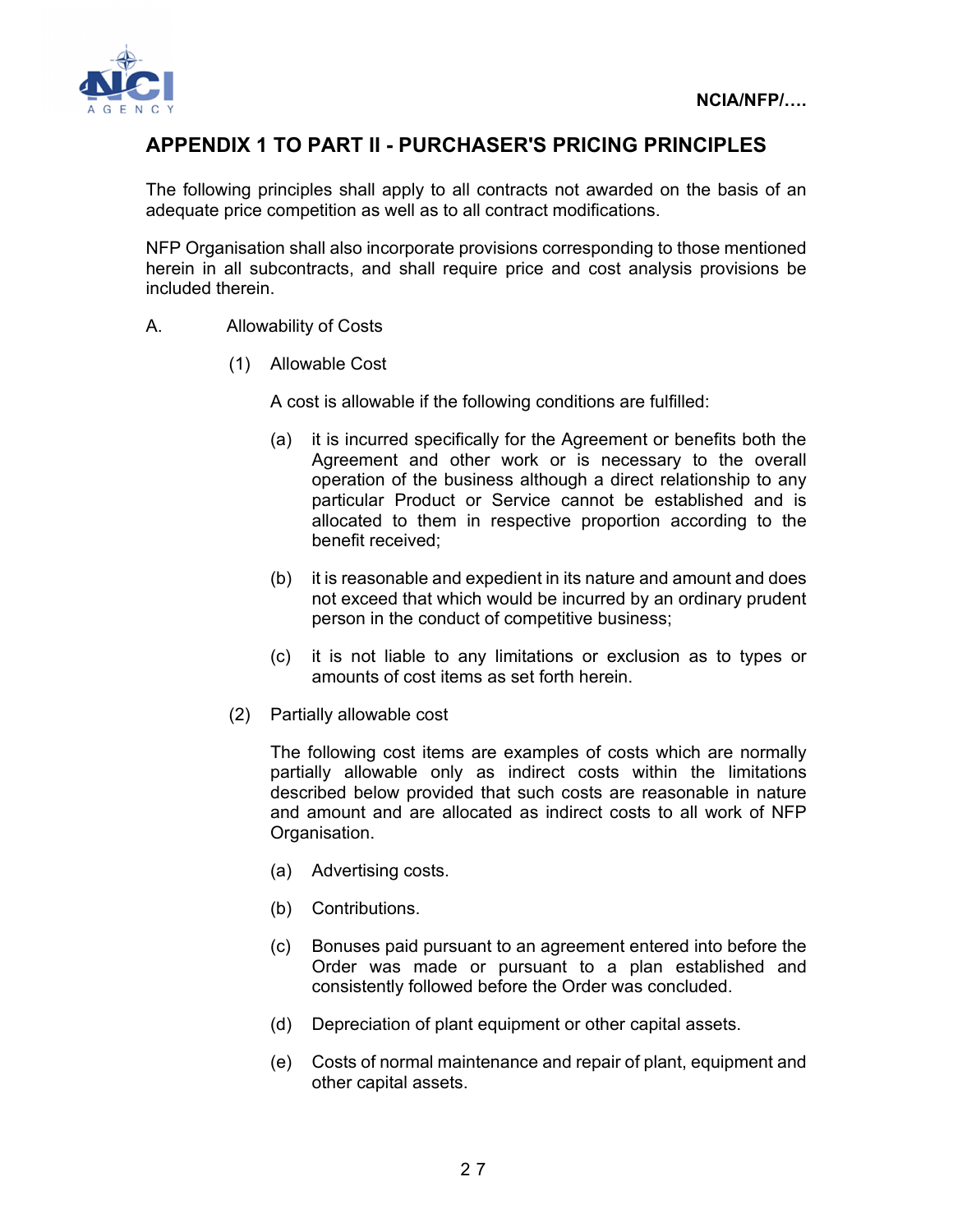

- (f) The costs of general research and development work which are not chargeable directly to an Order and which are not aimed at the preparation or development of a specific Product.
- (g) Travel costs, except those which, according to the terms of the Order, are to be charged directly to it.
- (h) Pre-contract cost (cost prior to the effective date stated in the Order) in anticipation of the award of the Order or pursuant to its negotiation.

#### (3) Unallowable costs

In general all costs which cannot be shown by NFP Organisation to be directly or indirectly of benefit to the Order under this Agreement are totally unallowable. Examples of such costs are:

- (a) Costs of a particular advertising campaign without prior agreement of the Purchaser or which has no connection with the Order under this Agreement.
- (b) Costs of remuneration, having the nature of profit sharing.
- (c) Costs of maintaining, repairing and housing idle and excess facilities.
- (d) Fines and penalties as well as legal and administrative expenses resulting from a violation of laws and regulations.
- (e) Losses on other contracts.
- (f) Costs incurred for the creation of reserves for general contingencies or other reserves (e.g. for bad debts, including losses).
- (g) Losses on bad debts, including legal expenses and collection costs in connection with bad debts.
- (h) Costs incurred to raise capital.
- (i) Gains and losses of any nature arising from the sale or exchange of capital assets other than depreciable property.
- (j) Profits.
- (k) Taxes on profits.
- (l) Contractual penalties incurred.
- (m) Commissions and gratuities.
- (n) Interest on borrowings.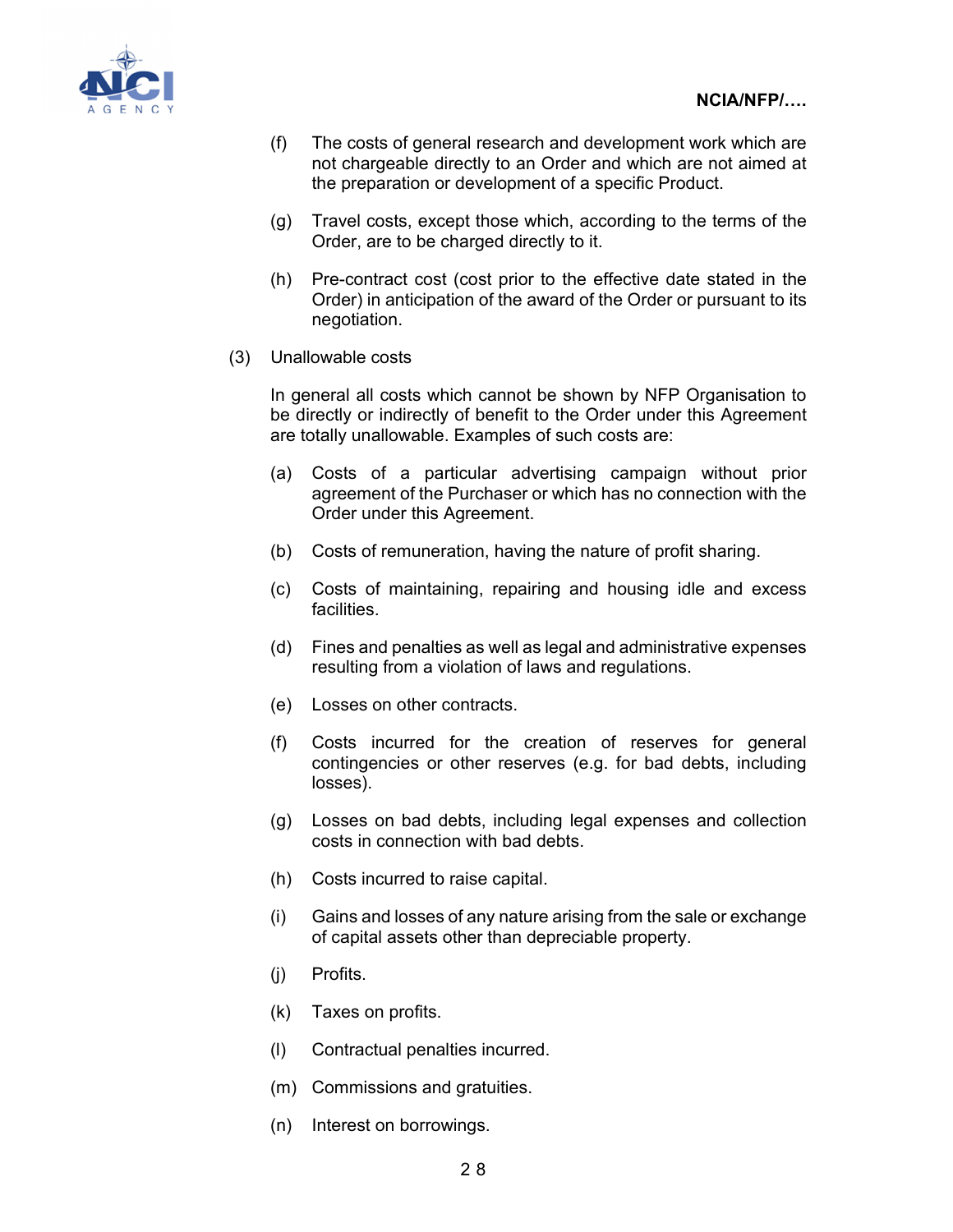

#### B. Cost Groupings

- (1) In estimating or calculating the costs of the supplies to be furnished and the Services to be performed under the Order, NFP Organisation shall distinguish the following cost groupings:
	- (a) Direct Costs

A direct cost is any cost which can be identified specifically with a particular cost objective as generally accepted. Direct costs are not limited to items which are incorporated in the end product as material or labour.

(b) Indirect Costs

An indirect cost is one which is not readily subject to treatment as a direct cost.

- (2) NFP Organisation shall specify the allocation of costs to either of the cost groupings. The method by which costs are accumulated and distributed as part of direct or indirect costs cannot be modified during the duration of the Order.
- C. Overhead Rates
	- (1) Indirect costs, which as a rule are to be allocated to all work of NFP Organisation, shall be accumulated by logical cost groupings in accordance with sound accounting principles and NFP Organisation's established practices. Such costs shall be presented as overhead rates and be applied to each related direct cost grouping.
	- (2) NFP Organisation shall inform the Purchaser of its overhead rates and the basis upon which they were computed.
	- (3) The term "provisional overhead rate" means a tentative overhead rate established for interim billing purposes pending negotiation and agreement to the final overhead rate.
	- (4) An overhead rate is pre-determined if it is fixed before or during a certain period and based on (estimated) costs to be incurred during this period. An overhead rate is post-determined if it is fixed after a certain period and based on costs actually incurred during this period.

Pre-determined overhead rates shall be agreed upon as final rates whenever possible; otherwise the provisions of paragraph (3) above shall apply pending agreement to post-determined rates.

(5) Such rates shall be determined on the basis of NFP Organisation's properly supported actual cost experience.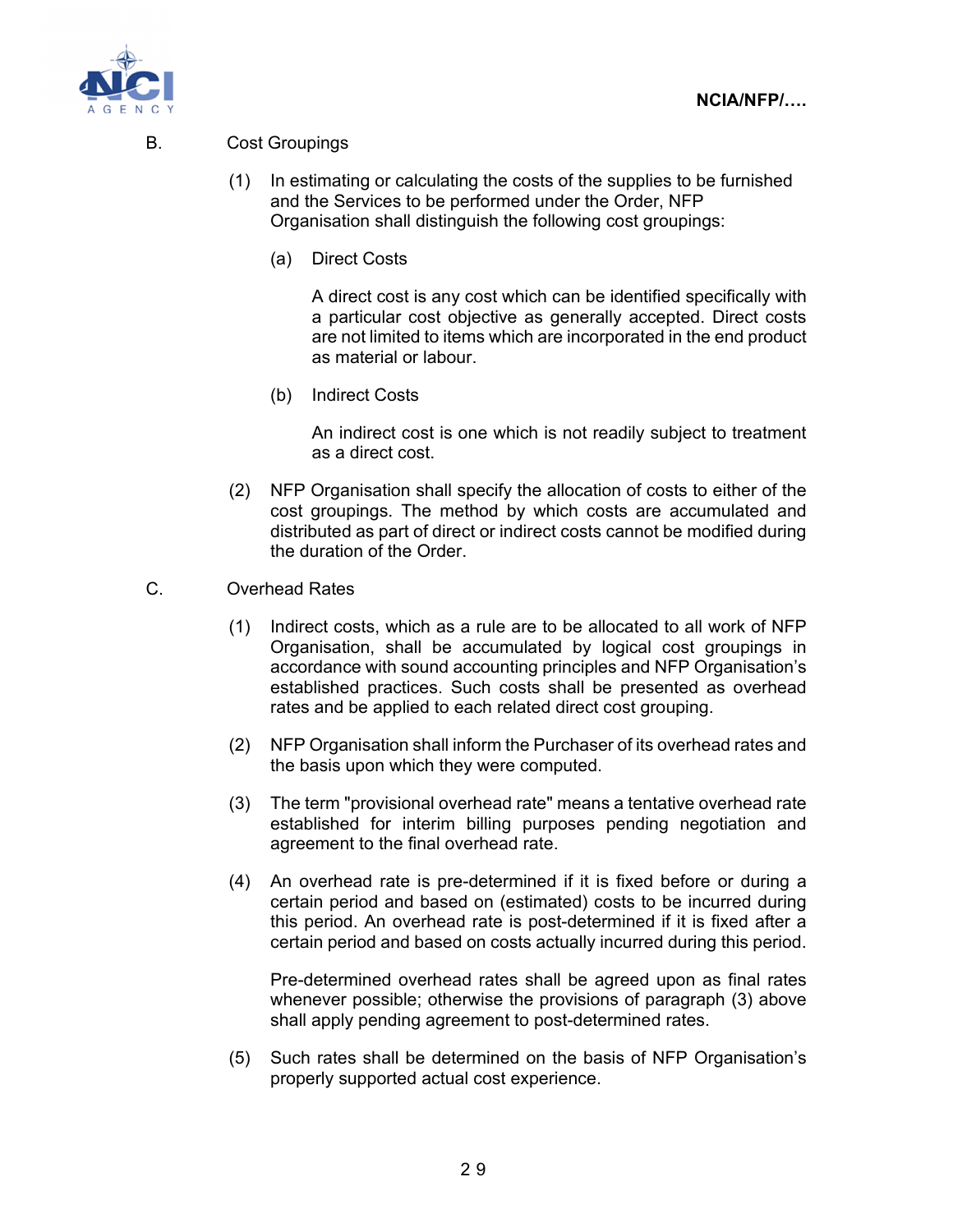

- (6) If the overhead rates of NFP Organisation for similar contracts placed by national or international public Services have been established or approved by a government agency or an agency accepted by NFP Organisation's Government and NFP Organisation proposes the application of these rates, NFP Organisation shall state the name and address of the agency which has accepted or approved the rates and the period for which they were established. If NFP Organisation proposes rates which vary from the rates mentioned above, NFP Organisation shall furthermore provide a justification for the difference.
- (7) If the overhead rates of NFP Organisation for similar contracts placed by national or international public Services have not been established or approved by a government agency or an agency accepted by NFP Organisation's Government, NFP Organisation shall provide the necessary data to support the proposed rates.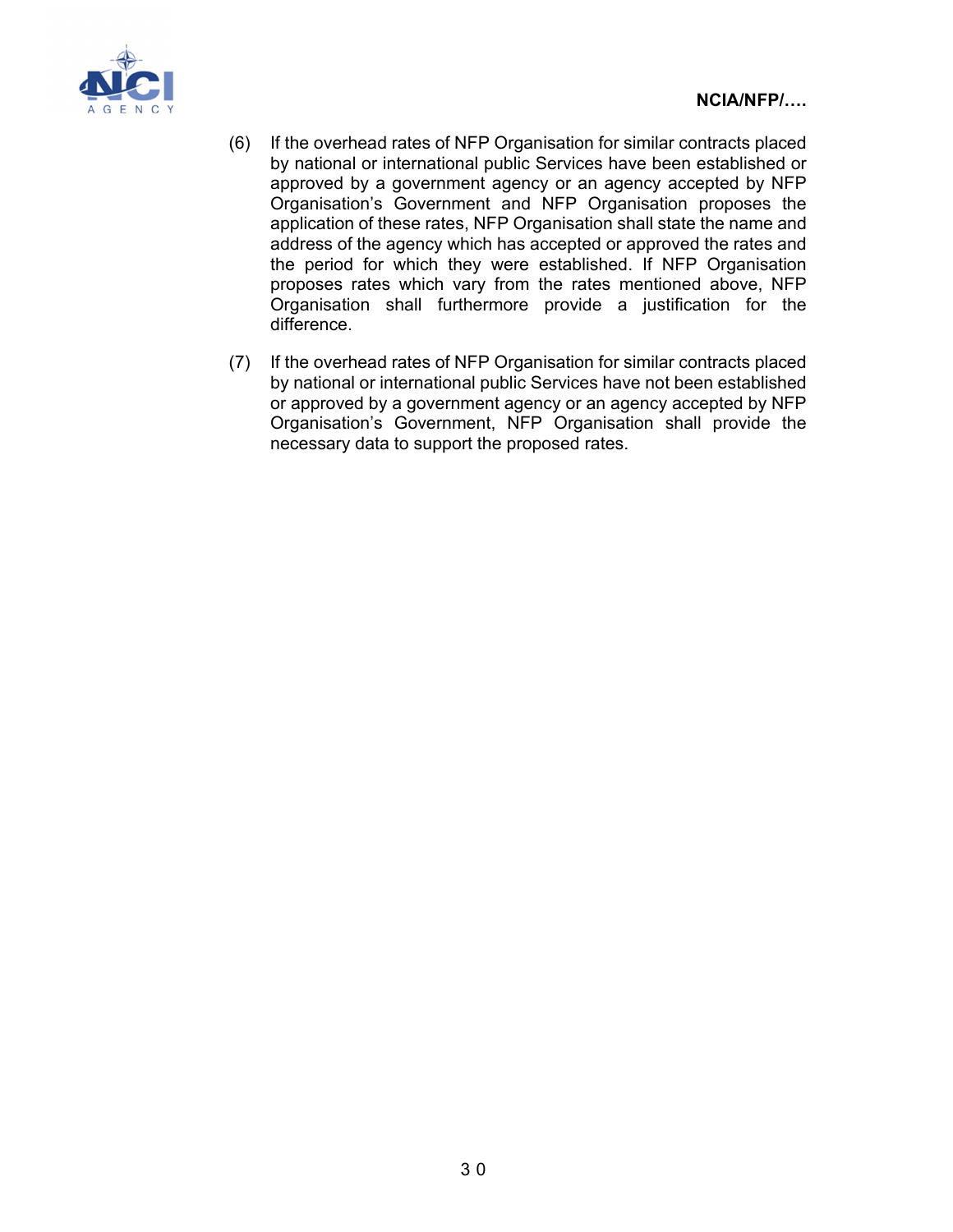

# **EXHIBIT A – PREFERRED CUSTOMER CERTIFICATE**

[NFP OrganisationName] warrants that the prices set forth in this Agreement, and appendices thereto, are as favourable as those extended to any Government, Agency, Company, Organisation or individual purchasing or handling like quantities of equipment and/or parts covered by the Agreement under similar conditions.

In the event that prior to complete delivery under this Agreement NFP Organisation offers any of such items in substantially similar quantities under similar conditions to any customer at prices lower than those set forth herein, NFP Organisation shall so notify the Purchaser and the prices of such items shall be correspondingly reduced by a supplement to this Agreement. Price in this sense means "Base Price" prior to applying any bonus, export tax reduction, turn-over tax exemptions and other reductions based on National Policies.

[NFP Organisation Name]

 $\frac{1}{2}$ 

[Title:]

Date: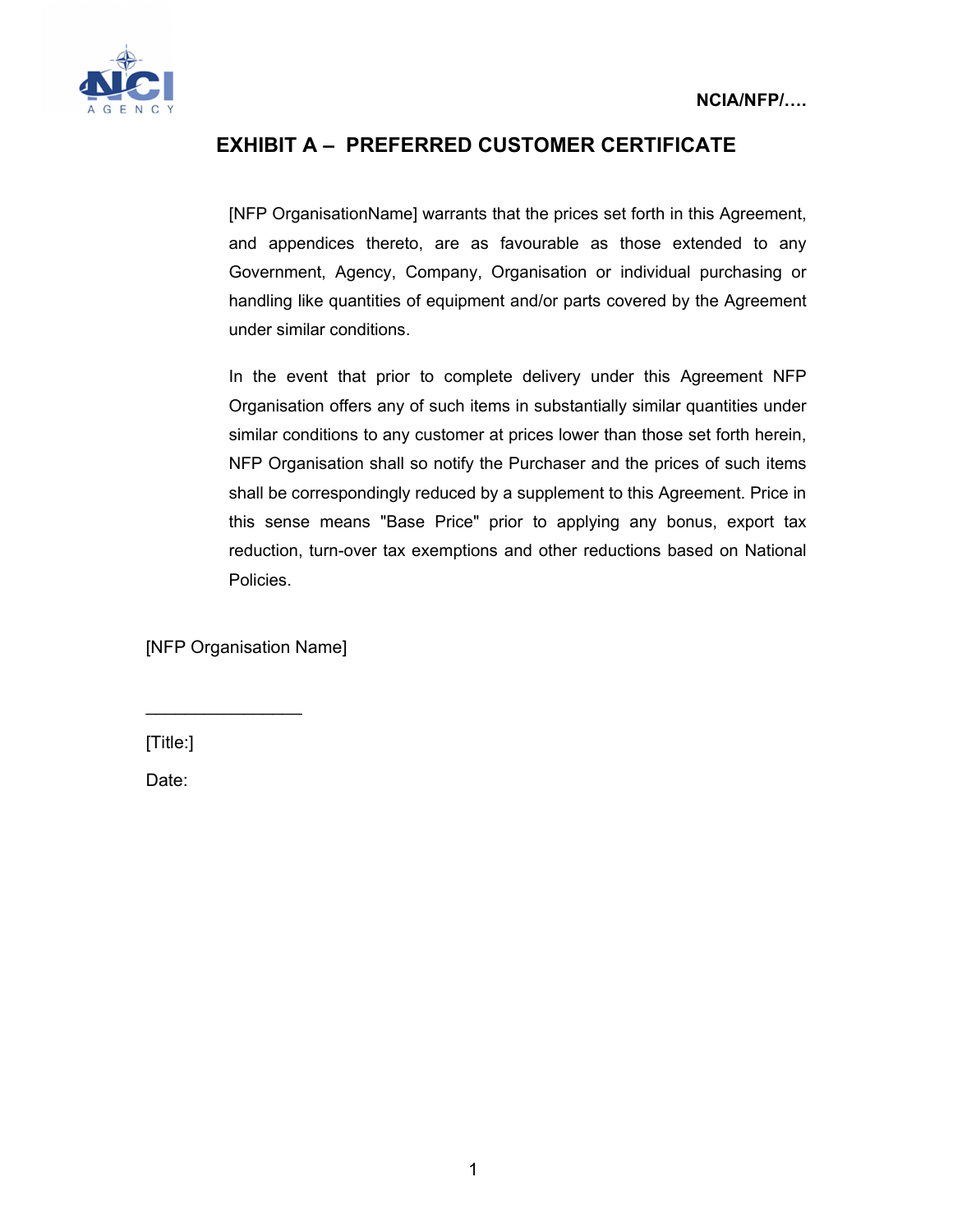

# **EXHIBIT B –TASK ORDER (Template)**

**Task Order No 20[XX:XX]** 

**For ………………………… Reference: NFP [XXX]** 

| Title              | .                                                                                                                        |
|--------------------|--------------------------------------------------------------------------------------------------------------------------|
| Points of Contact: | NFP Entity PM:<br>Name:<br>Position:<br>Organisation:<br>Address:<br>Phone:<br>Email:                                    |
|                    | NCI Agency PM:<br>Name:<br>Position:<br>Organisation:<br>Address:<br>Phone:<br>Email:                                    |
| Objective          | Security Classification<br>This project can include the exchange of information up to NATO<br>Unclassified.<br>Schedule: |
| Description        | Statement of Work: As described in Appendix A to this Task Order.<br>Intellectual Property Rights:                       |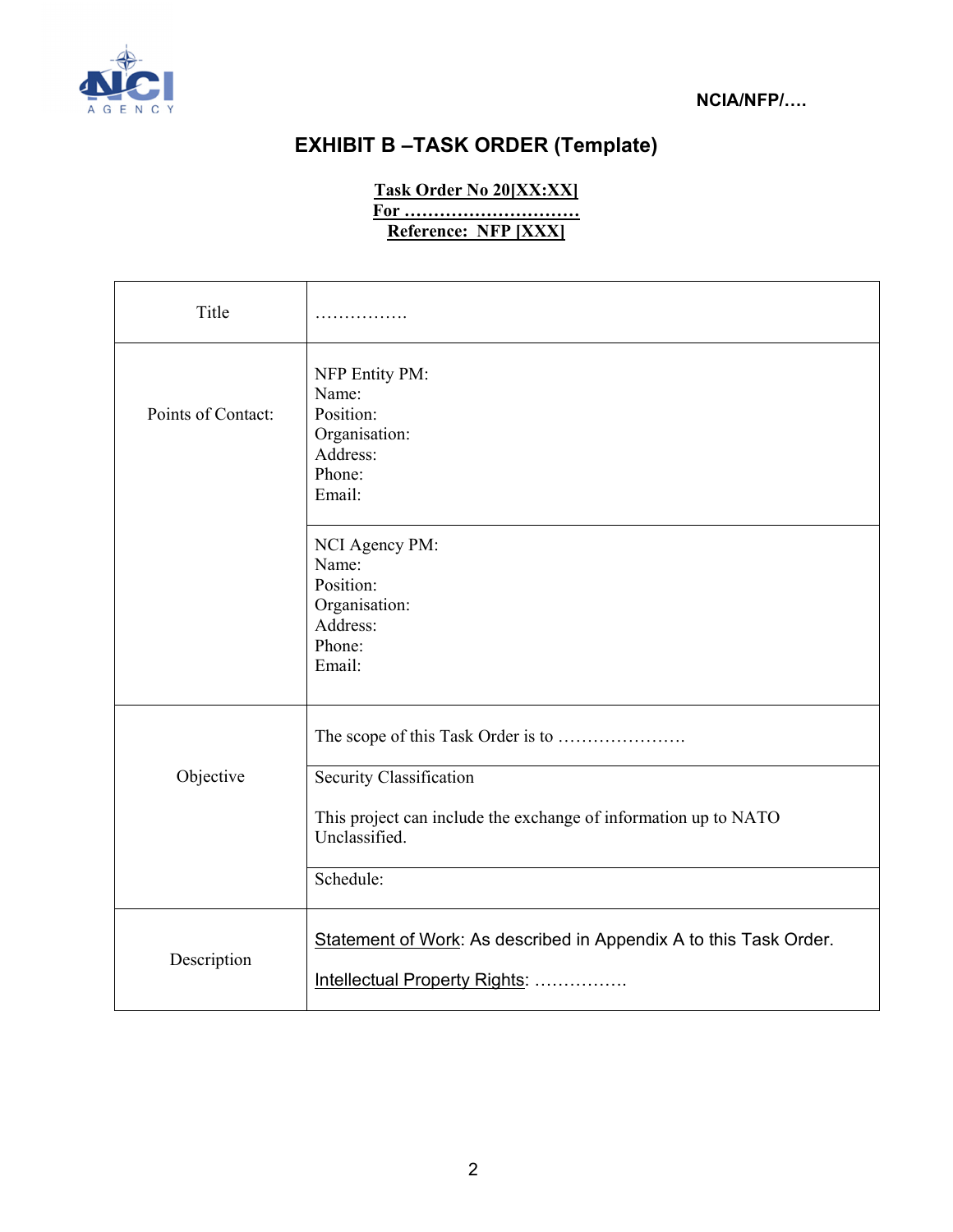

|             | The total costs associated with the work to be carried out as part of this Task |
|-------------|---------------------------------------------------------------------------------|
|             | Order amounts to a firm fixed price amount of EUR                               |
|             | [insert payment terms]                                                          |
| Finance     | The invoices will be sent to:                                                   |
|             | .                                                                               |
|             | NCI Agency will pay the invoice within 30 days from receipt of the invoices.    |
|             | For the NFP Entity:                                                             |
|             |                                                                                 |
|             | Date                                                                            |
| Signatures: |                                                                                 |
|             | For NCI Agency:                                                                 |
|             |                                                                                 |
|             |                                                                                 |
|             | Date:                                                                           |